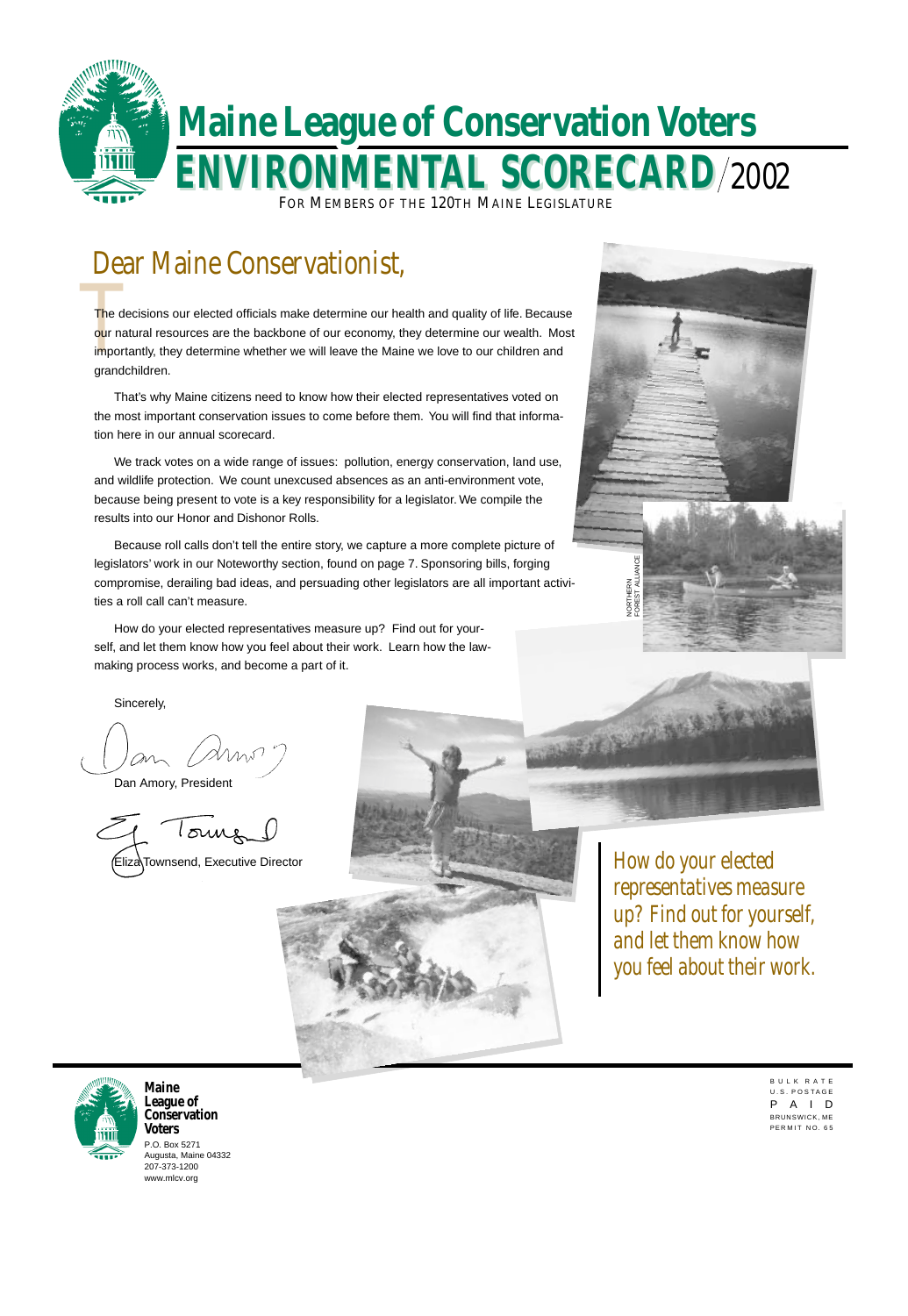# **DESCRIPTION OF VOTES**

# **An Act to Require Compensation for Loss of Property Value Due to State or Local Regulation**

#### **Sponsor: Rep. Glynn**

This "takings" bill threatened the environment and public health by requiring that landowners be compensated for loss of property value due to state or local regulations. Its intent was to discourage environmental regulations by making them too costly to implement. A repeat of a bill defeated in 1995, this bill ignored the existence of a successful tool to address private property concerns: the Land Use Mediation Program, created in 1996 at the recommendation of the 24-member Task Force on Property Rights and the Public Health, Safety and Welfare.

#### **House Roll Call #182**

**House Motion:** Accept Majority Ought Not to Pass Report

**Pro-Environment Vote:** YES

**House Vote:** May 15, 2001: Yes 84; No 52; Absent 15; motion prevailed

**Final Outcome:** Bill failed

#### **Sponsor: Rep. Honey**

Anadromous alewives, like herring and elvers, are a critical forage species at the bottom of the food chain, and an essential part of the marine ecosystem. This bill would have returned the native alewife population to a river it inhabited until 1995 when passage was obstructed. LD #365 was supported by the Maine Department of Marine Resources and the Department of Inland Fish and Wildlife as well as by the government of New Brunswick. Although the bill passed the Senate, it was defeated in the Maine House of Representatives following an emotional debate influenced by a considerable amount of misinformation about alewives.

#### **House Roll Call # 180 Senate Roll Call #60**

**House Motion:** Accept Report "A", Ought Not to Pass

**Pro-Environment Vote:** No

- **House Vote:** May 15, 2001: Yes 97; No 42; Absent 12; motion prevailed
- **Senate Motion:** Accept Report "B", Ought to Pass as Amended

**Pro-Environment Vote:** YES

# **LD #1444**<br>An Act to E **An Act to Enhance Local Accountability**

**Senate Vote:** May 16, 2001: Yes 20; No 13; Excused 2; motion prevailed

**Final Outcome:** Bill failed

#### **Sponsor: Rep. Clark**

This legislation would have created a new Class C crime, of "environmental terrorizing" for crimes of violence committed to protest an environmental or natural resource issue. While violence and destruction of property are wrong, they are already illegal. Thus the purpose of the bill was to characterize those who care about the environment as more prone to violence and criminal activity than the general population – an inaccurate smear. The proposal passed the Maine House in a preliminary vote, but eventually failed in both the House and Senate.

**House Roll Call # 178 Senate Roll Call #93**

**House Motion:** Indefinitely Postpone

**Pro-Environment Vote:** YES

**House Vote:** May 15, 2001: Yes 80; No 60; Absent 11; motion prevailed

**Senate Motion:** Accept Minority Ought to Pass as Amended Report

#### **Pro-Environment Vote:** No

**Senate Vote:** May 30, 2001: Yes 12; No 21; Absent 2; motion failed

**Final Outcome:** Bill failed

## **LD #1198 An Act to Refine the Subdivision and Redistricting Authority of the Maine Land Use Regulation Commission**

#### **Sponsor: Sen. Kilkelly**

LD 1198 closed a loophole in the law that allowed forest land in the Unorganized Territories to be subdivided without review by the local planning entity, the Land Use Regulation Commission. The loophole had allowed the creation of up to ten 40-acre lots every 5 years on property outside of shoreland areas, and resulted in substantial development in LURC jurisdiction without review.

#### **House Roll Call # 391 Senate Roll Call #110**

**House Motion:** Enactment

#### **Pro-Environment Vote:** YES

- **House Vote:** June 13, 2001: Yes 78; No 54; Absent 19; motion prevailed
- **Senate Motion:** Adopt Senate Amendment S-319 (Sponsor: Sen. Youngblood)

#### **Pro-Environment Vote:** No

**Senate Vote:** June 5, 2001: Yes 15; No 16; Absent 4; motion failed

**Final Outcome:** Bill passed

#### **Sponsor: Rep. Kasprzak**

This bill would have seriously hampered attempts to address unchecked development, or sprawl, by repealing the Growth Management Program, established in 1989 to "encourage orderly growth and development in appropriate areas of each community, while protecting the state's rural character, making efficient use of public resources and preventing development sprawl." The bill also required a legislative committee to report out a bill next year to repeal all state laws requiring community planning.

# **LD #85** ✘

#### **House Roll Call # 187**

**House Motion:** Accept Report "A", Ought Not to Pass

#### **Pro-Environment Vote:** YES

**House Vote:** May 16, 2001: Yes 77; No 63; Absent 11; motion prevailed

**Final Outcome:** Bill failed

#### **LD #365 An Act to Restore the Passage of Alewives on the St. Croix River** ✔

This bill continues efforts to get mercury, a toxin, out of Maine's environment. It restricts the sale and use of mercury and bans the use of mercury and mercury compounds in schools; restricts the sale and distribution of certain products, including fever thermometers and manometers; requires manufacturers to notify the Department of Environmental Protection if they intend to distribute a mercury-added product in Maine; and requires manufacturers to provide information on mercury content to hospitals upon request. Unfortunately, the bill was weakened by an amendment to exempt pharmaceutical manufacturers from the "right to know" provision.

#### **LD #823 An Act to Discourage Environmental Terrorism** ✘

#### **House Roll Call #286**

**House Motion:** Enactment

**Pro-Environment Vote:** YES

**House Vote:** May 30, 2001; Yes 94; No 45; Absent 12; motion prevailed

**KEY:**  $=$  Pro-environment bill  $=$  Anti-environment bill

**Final Outcome:** Bill passed

## **LD #1812 An Act to Prevent Infestation of Invasive Aquatic Plants and to Control Other Invasive Species**

#### **Sponsor: Committee Bill**

"The milfoil bill" was among the most contentious natural resource issues of the session. As finally passed by the Legislature, the bill attempts to prevent the introduction to Maine of Eurasian Milfoil through public education and a boat inspection program funded by a dedicated fee. Milfoil, already a problem in most other states, is an invasive species that chokes out native vegetation and is virtually impossible to eliminate once established. Its presence would threaten lake property values, native species, and Maine's multi-million dollar lake recreation economy. The bill was passed in the House with precisely the number of votes to allow it to go into effect this year.

#### **House Roll Call # 407 Senate Roll Call # 135**

#### **House Motion: Enactment (Emergency)**

**Pro-Environment Vote:** YES

**House Vote:** June 18, 2001: Yes 101, No 30; Absent 20; motion prevailed

**Senate Motion:** Adopt Senate Amendment S-342 (Sponsor: Sen. Kilkelly)

#### **LD #1665 An Act to Further Reduce Emissions of Mercury from Consumer Products Sponsor: Rep. Duplessie** ✔

#### **Pro-Environment Vote:** No

**Senate Vote:** June 12, 2001; Yes 4; No 31; motion failed **Final Outcome:** Bill passed

Those who disagreed with two votes cast by Mr. Wight in his 14 years of service on the Land Use Regulation Commission targeted his reappointment for defeat. Had they succeeded, the effect would have been to create a "litmus test" for LURC nominees of support for motorized access to remote bodies of water. Supporters of Mr. Wight argued that the Unorganized Territories must accommodate a range of experiences and activities and that the appointment and confirmation process was not the forum for debating the uses of Maine's north woods and coastal islands.

#### **Senate Roll Call #11**

**Senate Motion:** Confirmation Be Overridden

**Pro-Environment Vote:** No

**Senate Vote:** March 20, 2001: Yes 6; No 27; Absent 2; motion failed

**Final Outcome:** Mr. Wight's appointment was confirmed

#### **Sponsor: Rep. William Savage**

#### **Reappointment of Steven Wight to the Land Use Regulation Commission** ✔

This bill places responsibility for energy conservation programs with the Public Utilities Commission. Previously utility companies managed the programs, but since the industry was deregulated in 1998, their profits have depended on energy consumption. Recently, Central Maine Power has vigorously promoted consumption, such as last year's admonition that "real Mainers use air condi-

#### **L.D. #420 An Act to Strengthen Energy Conservation** ✔

tioning." Energy conservation reduces air pollution from power plants and that's good news, since Maine has the highest rate of asthma in the nation. Conservation also reduces the need for oil production and it saves money, too.

**House Roll Call # 531**

**House Motion:** Accept Majority Ought to Pass as Amended Report

#### **Pro-Environment Vote:** Yes

**House Vote:** March 20, 2002: Yes: 98; No: 38; Absent: 15; motion prevailed

**Final Outcome:** Bill passed

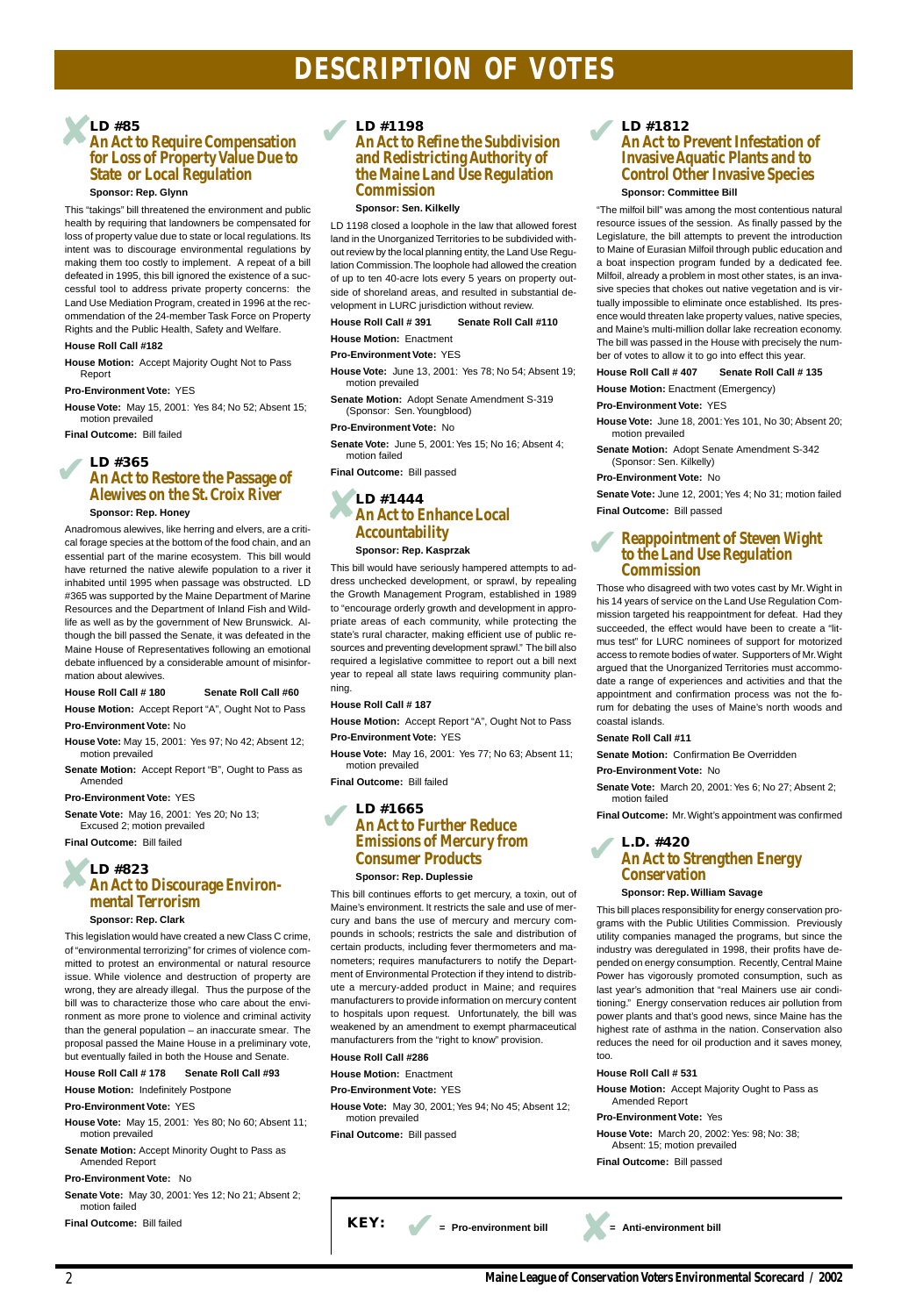# **DESCRIPTION OF VOTES**

#### **Senate (12)**

| <b>BRENNAN, Michael</b> |
|-------------------------|
| DOUGLASS, Neria         |
| EDMONDS, Betheda        |
| GAGNON, Kenneth         |
| LAFOUNTAIN, Lloyd       |
| RAND. Anne              |
| ROTONDO, Margaret       |
| <b>TREAT, Sharon</b>    |
| <b>BROMLEY, Lynn</b>    |
| CATHCART, Mary R.       |
| DAGGETT, Beverly C.     |
| <b>GOLDTHWAIT. Jill</b> |

#### **House (35)**

| BRANNIGAN, Joseph        |
|--------------------------|
| <b>BULL, Thomas</b>      |
| COLWELL, Patrick         |
| COWGER, Scott            |
| <b>DUDLEY, Benjamin</b>  |
| <b>DUPLESSIE, Robert</b> |
| <b>ETNIER, David</b>     |
| <b>GREEN, Bonnie</b>     |
| KANE, Thomas             |
| LAVERRIERE-BOUCHER, M    |
| LEMOINE, David           |
|                          |

| BRENNAN, Michael          | Cumberland       | D | 100% | MARLEY, Boyd          | Portland         | D | 100% |
|---------------------------|------------------|---|------|-----------------------|------------------|---|------|
| DOUGLASS, Neria           | Androscoggin     | D | 100% | MITCHELL, Charles     | Vassalboro       | D | 100% |
| EDMONDS, Betheda          | Cumberland       | D | 100% | NORBERT, William      | Portland         | D | 100% |
| GAGNON, Kenneth           | Kennebec         | D | 100% | O'NEIL, Christoper    | Saco             | D | 100% |
| LAFOUNTAIN, Lloyd         | York             | D | 100% | SAVAGE, William       | <b>Buxton</b>    | D | 100% |
| RAND, Anne                | Cumberland       | D | 100% | SULLIVAN, Nancy       | <b>Biddeford</b> | D | 100% |
| ROTONDO, Margaret         | Androscoggin     | D | 100% | THOMAS, Jonathan      | Orono            | D | 100% |
| TREAT, Sharon             | Kennebec         | D | 100% | <b>TWOMEY, Joanne</b> | <b>Biddeford</b> | D | 100% |
| <b>BROMLEY, Lynn</b>      | Cumberland       | D | 86%  | CHICK, Howard         | Lebanon          | R | 91%  |
| CATHCART, Mary R.         | Penobscot        | D | 86%  | COTE, William R.      | Lewiston         | D | 91%  |
| DAGGETT, Beverly C.       | Kennebec         | D | 86%  | CUMMINGS, Glenn       | Portland         | D | 91%  |
| GOLDTHWAIT, Jill          | Hancock          |   | 86%  | DORR, Susan           | Camden           | D | 91%  |
| <b>use (35)</b>           |                  |   |      | FISHER, Charles D.    | <b>Brewer</b>    | D | 91%  |
| BRANNIGAN, Joseph         | Portland         | D | 100% | FULLER, Elaine        | Manchester       | D | 91%  |
| <b>BULL, Thomas</b>       | Freeport         | D | 100% | GERZOFSKY, Stanley    | <b>Brunswick</b> | D | 91%  |
| COLWELL, Patrick          | Gardiner         | D | 100% | HUTTON, Deborah       | Bowdoinham       | D | 91%  |
| COWGER, Scott             | Hallowell        | D | 100% | LAVERDIERE, Charles   | Wilton           | D | 91%  |
| DUDLEY, Benjamin          | Portland         | D | 100% | LESSARD, Paul         | Topsham          | D | 91%  |
| DUPLESSIE, Robert         | Westbrook        | D | 100% | PARADIS, Rosaire      | Frenchville      | D | 91%  |
| ETNIER, David             | Harpswell        | D | 100% | PATRICK, John         | Rumford          | D | 91%  |
| <b>GREEN, Bonnie</b>      | Monmouth         | D | 100% | RICHARD, Shirley      | Madison          | D | 91%  |
| KANE, Thomas              | <b>Saco</b>      | D | 100% | RINES, Peter          | Wiscasset        | D | 91%  |
| LAVERRIERE-BOUCHER, Marie | <b>Biddeford</b> | D | 100% | SIMPSON, Deborah      | Auburn           | D | 91%  |
| LEMOINE, David            | Old Orch. Beach  | D | 100% | VOLENIK, Paul         | <b>Brooklin</b>  | D | 91%  |
|                           |                  |   |      |                       |                  |   |      |

#### **LD #1921 An Act to Prevent Mercury Emissions when Recycling and Disposing of Motor Vehicles ED** #1488<br>An Act to Require Major Water<br>An Act to Prevent Mercury Emis-

#### **LD #1488**

## **An Act to Require Major Water Users to Provide Public Information About Their Annual Water Withdrawals from Public Water Resources**

#### **Sponsor: Rep. Cowger**

Maine's recent drought illustrated the need to balance competing needs for water, and to protect the fish and wildlife in our lakes and rivers. Under current law, businesses that use large amounts of water, such as for irrigation or snowmaking, do not have to report it. This bill requires that beginning in December 2003 they must report their use to government agencies, although the reports will be kept confidential. The bill also requires the Board of Environmental Protection to set standards for water levels to protect aquatic life in rivers, lakes and ponds.

#### **House Roll Call # 554**

**House Motion:** Enactment

**Pro-Environment Vote:** Yes

**House Vote:** March 25, 2002: Yes 80; No 58; Absent 13; motion prevailed

**Final Outcome:** Bill passed

#### **Sponsor: Senator Martin**

This bill requires that mercury light switches be collected and recycled from cars and trucks at the end of their useful lives. The goal is to prevent an estimated 90 pounds of mercury from getting into our environment each year because it is highly poisonous. Mercury accumulates in the body, causing learning disabilities in children and nerve damage in adults. It also affects the ability of loons and other fish-eating birds to reproduce. Car makers fought this attempt to make them clean up after themselves by supporting an amendment requiring consumers to pay a new fee, an approach that might have defeated the plan altogether.

#### **House Roll Call #612 Senate Roll Call #279**

**House Motion:** Indefinitely Postpone House Amendment "A", H-1073 (Sponsor: Rep. David Tobin)

#### **Pro-Environment Vote:** Yes

- **House Vote:** April 3, 2002: Yes 83; No 59; Absent 9; motion prevailed
- **Senate Motion:** Adopt Senate Amendment "B" S-522 (Sponsor: Sen. Shorey)

#### **Pro-Environment Vote:** No

**Senate Vote:** April 2, 2002: Yes 14; No 21; motion failed

**Final Outcome:** Bill passed without amendment

## **LD #1944 An Act to Restrict the Availability of Products with Excessive Levels of Arsenic**

#### **Sponsor: Rep. Cowger**

A fertilizer has been sold in Maine even though it contains high levels of both lead and arsenic, both of which are poisonous. Made from mining waste, Ironite has more than ten times the amount of arsenic deemed by the state of California to be a health hazard. The better version of the bill banned the product outright. It failed in the Senate, which adopted a weaker version directing the Department of Agriculture to write rules that say how much poison a fertilizer can contain. Under this version, there is no guarantee that the problem will be solved. Fortunately, the state Attorney General has required that the product be pulled from store shelves.

#### **House Roll Call #524 Senate Roll Call #267**

**House Motion:** Adopt Minority Ought to Pass as Amended Report

#### **Pro-Environment Vote:** Yes

**House Vote:** March 20, 2002: Yes 76; No 66; Absent 9; motion prevailed

**Senate Motion:** Accept Majority Ought to Pass as Amended Report

#### **Pro-Environment Vote:** No

**Senate Vote:** March 25, 2002: Yes 19; No 15; Absent 1; motion prevailed

**Final Outcome:** Weaker version passed

#### **Senate (1)**

MITCHELL, Betty Lou

#### **House (28)**

BAKER, Christina BERRY, Donald BUCK, John CARR, Roderick CRESSEY, Philip DUGAY, Edward GLYNN, Kevin GOODWIN, Albion HASKELL, Anita HEIDRICH, Theodore LABRECQUE, Janice MENDROS, Stavros SHERMAN, Roger

|  |                                 | <b>2002 ENVIRONMENTAL HONOR ROLL</b>                |  |
|--|---------------------------------|-----------------------------------------------------|--|
|  |                                 | (No more than one anti-environment vote or absence) |  |
|  | $\cdot$ $\cdot$ $\cdot$ $\cdot$ |                                                     |  |

# **2002 ENVIRONMENTAL DISHONOR ROLL**

| (Only one or few pro-environment vote) |  |  |  |
|----------------------------------------|--|--|--|
|----------------------------------------|--|--|--|

| Penobscot      | R | 14% |
|----------------|---|-----|
|                |   |     |
| Bangor         | D | 9%  |
| <b>Belmont</b> | R | 9%  |
| Yarmouth       | R | 9%  |
| Lincoln        | R | 9%  |
| <b>Baldwin</b> | R | 9%  |
| Cherryfield    | D | 9%  |
| South Portland | R | 9%  |
| Pembroke       | D | 9%  |
| Milford        | R | 9%  |
| Oxford         | R | 9%  |
| Gorham         | R | 9%  |
| Lewiston       | R | 9%  |
| Hodgdon        | R | 9%  |
|                |   |     |

SHIELDS, Thomas **Auburn R 9%** 9% SNOWE-MELLO, Lois Poland R 9% TREADWELL, Russell **Carmel R 8 8 8 9%** WATERHOUSE, G. Paul Bridgton R 9% BOWLES, David E. Sanford R 0% CHASE, Peter Levant Levant R 0% CLOUGH, Harold Scarborough R 0% COLLINS, Ronald Wells Wells R 0% DUPREY, Brian Hampden R 0% KASPRZAK, Susan Newport R 0% MACDOUGAL, Jay **North Berwick** R 0% MORRISON, John Baileyville R 0% PINKHAM, William Lamoine R 0% STEDMAN, Vaughn Hartland R 0% WHEELER, Edgar Bridgewater R 0%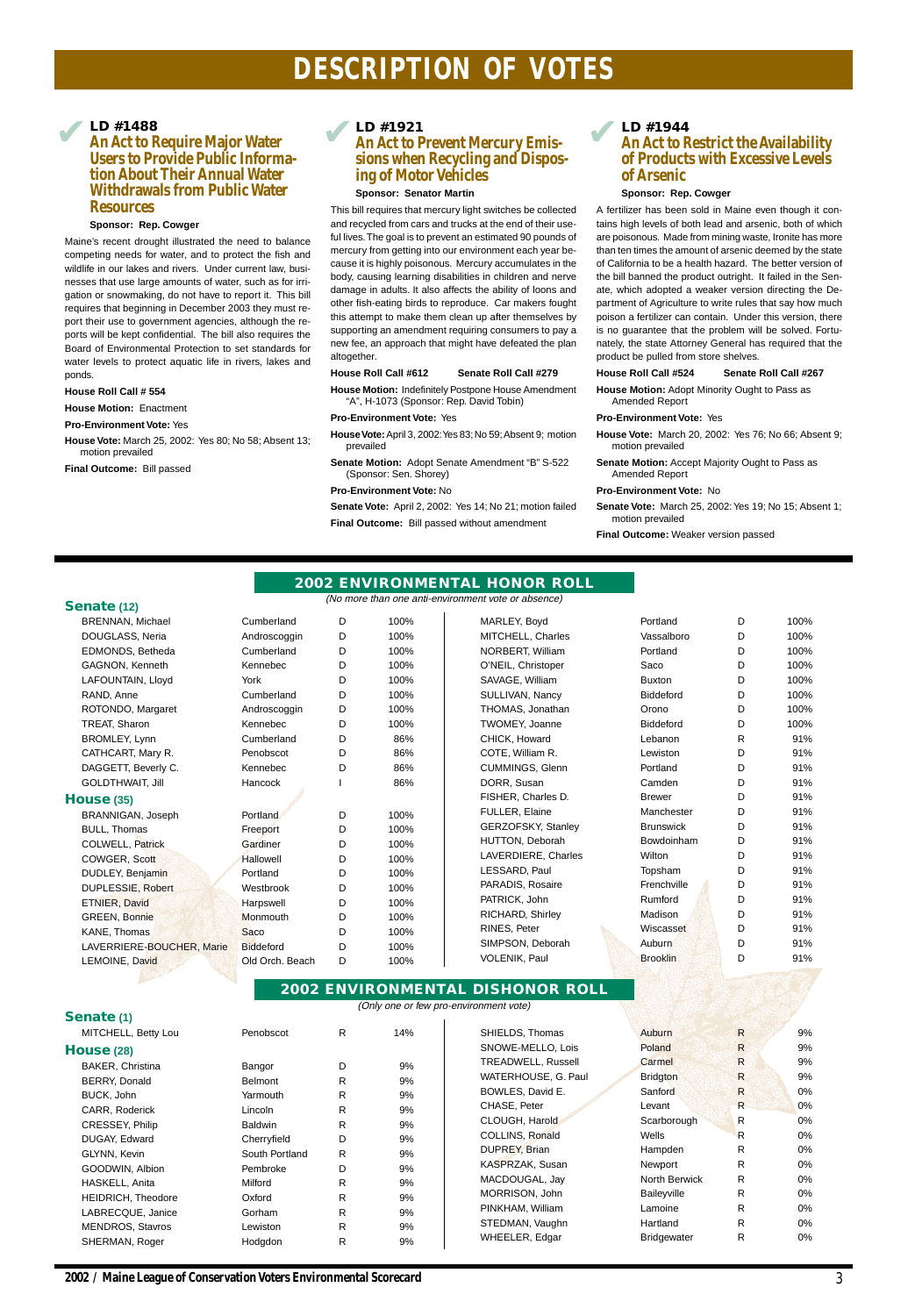|                                                       |                                |                              | <b>Pro-Environmental Votes</b> |               | 2002 SESSION  |                                                      |                                       | 2001 SESSION              |                                       |                                       |                           |                                                                    |                                |                        |                                       |                                   |
|-------------------------------------------------------|--------------------------------|------------------------------|--------------------------------|---------------|---------------|------------------------------------------------------|---------------------------------------|---------------------------|---------------------------------------|---------------------------------------|---------------------------|--------------------------------------------------------------------|--------------------------------|------------------------|---------------------------------------|-----------------------------------|
| <b>NAME</b>                                           | <b>TOWN</b>                    | <b>PARTY</b>                 | $2001 -$<br>2002               | 1999-<br>2000 | 1997-<br>1998 | Autos<br>LD 1921                                     | Water<br>LD 1488                      | Energy<br>LD 420          | Arsenic<br>LD 1944                    | <b>Takings</b><br>LD 85               | <b>Alewives</b><br>LD 365 | Env. Terror<br>LD 823                                              | <b>LURC</b><br>LD 1198         | Growth<br>LD 1444      | Mercury<br>LD 1665                    | <b>Milfoil</b><br>LD 1812         |
| ANDREWS, Mary                                         | York                           | R                            | 27%                            | 42%           | N/A           | $\overline{\phantom{0}}$                             | $\ddot{}$                             |                           | -                                     | $\overline{\phantom{a}}$              | -                         | $\ddot{}$                                                          | $\overline{\phantom{0}}$       | -                      | $\overline{\phantom{m}}$              | ÷                                 |
| ANNIS, James                                          | Dover-Foxcroft                 | R                            | 55%                            | N/A           | N/A           | $\qquad \qquad -$                                    | $\ddot{}$                             | $\ddot{}$                 | -                                     | $\qquad \qquad -$                     | $\ddot{}$                 | $\qquad \qquad =$                                                  | $\ddot{}$                      | $\qquad \qquad -$      | $\ddot{}$                             | $\ddot{}$                         |
| ASH, Walter<br><b>BAGLEY, Martha</b>                  | Belfast<br>Machias             | D<br>D                       | 73%<br>36%                     | N/A<br>83%    | N/A<br>50%    | $\ddot{}$<br>$\overline{A}$                          | A                                     | $\ddot{}$<br>А            | $\ddot{}$<br>A                        | $\ddot{}$<br>A                        | -                         | $\ddot{}$<br>$\ddot{}$                                             | -<br>$\ddot{}$                 | $\ddot{}$<br>$\ddot{}$ | $\ddot{}$<br>$\ddot{}$                | $\pmb{+}$                         |
| [BAKER, Christina]                                    | Bangor                         | D                            | 9%                             | 92%           | 75%           | Α                                                    | Α                                     | А                         | Α                                     | Α                                     | -<br>Α                    | Α                                                                  | Α                              | Α                      | $\overline{+}$                        | -<br>Α                            |
| [BELANGER, Irvin]                                     | Caribou                        | R                            | 27%                            | 33%           | 8%            | $\ddot{}$                                            | $\overline{\phantom{0}}$              | $\ddot{}$                 | -                                     | $\ddot{}$                             | -                         | -                                                                  | $\qquad \qquad -$              | -                      | -                                     | -                                 |
| BERRY, Donald                                         | Belmont                        | $\mathsf{R}$                 | 9%                             | 42%           | 8%            | $\qquad \qquad$                                      | $\overline{\phantom{0}}$              | <sup>+</sup>              | -                                     | $\overline{\phantom{0}}$              | -                         | $\qquad \qquad -$                                                  | -                              | -                      | -                                     |                                   |
| [BERRY, Randall]-T                                    | Livermore                      | D                            | 82%                            | 100%          | 75%           | $\ddot{}$                                            | $\ddot{}$                             | $\ddot{}$                 | $\ddot{}$                             | A                                     | $+$                       | $\ddot{}$                                                          | $\ddot{}$                      | $\ddot{}$              | $\ddot{}$                             | A                                 |
| <b>BLANCHETTE, Patricia</b><br><b>BLISS, Lawrence</b> | Bangor<br>South Portland       | D<br>D                       | 73%<br>82%                     | N/A<br>N/A    | N/A<br>N/A    | $\ddot{}$<br>$\ddot{}$                               | Α<br>$\ddot{}$                        | Ŧ<br>А                    | $\ddot{}$<br>$\ddot{}$                | $\ddot{}$<br>$\ddot{}$                | -<br>-                    | $\qquad \qquad -$<br>$\ddot{}$                                     | $\ddot{}$<br>$\ddot{}$         | $\ddot{}$<br>$\ddot{}$ | $\ddot{}$<br>$\ddot{}$                | $\pmb{+}$<br>$\ddot{}$            |
| [BOUFFARD, Gerald]-T                                  | Lewiston                       | D                            | 64%                            | 58%           | 50%           | ۰                                                    | $\ddot{}$                             |                           |                                       | $\ddot{}$                             | А                         | $\ddot{}$                                                          | $\ddot{}$                      | $\ddot{}$              | $\ddot{}$                             | ÷                                 |
| BOWLES, David E.                                      | Sanford                        | $\mathsf{R}$                 | 0%                             | 33%           | N/A           | $\overline{\phantom{0}}$                             | $\overline{\phantom{0}}$              | -                         | -                                     | -                                     | -                         | $\qquad \qquad -$                                                  | $\qquad \qquad -$              | -                      | -                                     | $\qquad \qquad -$                 |
| BRANNIGAN, Joseph                                     | Portland                       | D                            | 100%                           | N/A           | N/A           | $\ddot{}$                                            | $\ddot{}$                             | $\ddot{}$                 | $\ddot{}$                             | $\ddot{}$                             | $\ddot{}$                 | $\ddot{}$                                                          | $\ddot{}$                      | $\pmb{+}$              | $\ddot{}$                             | $\ddot{}$                         |
| [BROOKS, Joseph]-S                                    | Winterport                     | D                            | 82%                            | 92%           | 92%           | $\ddot{}$                                            | $\overline{\phantom{m}}$              | $+$                       | $+$                                   | $\ddot{}$                             | -                         | $\ddot{}$                                                          | $\ddot{}$                      | $+$                    | $\ddot{}$                             | $\ddot{}$                         |
| BRUNO, Joseph<br>[BRYANT, Bruce]-S                    | Raymond<br><b>Dixfield</b>     | R<br>D                       | 45%<br>82%                     | 66%<br>83%    | 42%<br>75%    | $\overline{\phantom{0}}$                             | $\ddot{}$                             | ÷                         | -                                     | $\ddot{}$                             | -                         | $\overline{\phantom{0}}$                                           | $\ddot{}$                      | -                      | -<br>$+$                              | ÷                                 |
| [BUCK, John]-T                                        | Yarmouth                       | R                            | 9%                             | 8%            | 8%            | $\ddot{}$<br>$\overline{\phantom{0}}$                | $\ddot{}$<br>Α                        | $\ddot{}$                 | $\ddot{}$<br>$\ddot{}$                | $\ddot{}$<br>$\overline{\phantom{0}}$ | -<br>-                    | $\ddot{}$<br>-                                                     | $\ddot{}$<br>-                 | $\ddot{}$<br>-         | -                                     | $\qquad \qquad \blacksquare$<br>Α |
| <b>BULL, Thomas</b>                                   | Freeport                       | D                            | 100%                           | 100%          | 92%           | $\ddot{}$                                            | $\ddot{}$                             | $\ddot{}$                 | $\ddot{}$                             | $\ddot{}$                             | $+$                       | $\ddot{}$                                                          | $\ddot{}$                      | $\ddot{}$              | $\ddot{}$                             | $\ddot{}$                         |
| [BUMPS, Randall]                                      | China                          | $\mathsf{R}$                 | 36%                            | 50%           | 42%           | $\overline{\phantom{0}}$                             |                                       | $\ddot{}$                 |                                       | $\ddot{}$                             | -                         | $\overline{\phantom{0}}$                                           | -                              | -                      | $\ddot{}$                             | $\ddot{}$                         |
| <b>BUNKER, George</b>                                 | Kossuth Twnshp                 | D                            | 73%                            | N/A           | 33%           | $\ddot{}$                                            | $\ddot{}$                             | $\ddot{}$                 | $\ddot{}$                             | -                                     | -                         | $\ddot{}$                                                          | $\ddot{}$                      | $\ddot{}$              | $\ddot{}$                             | A                                 |
| CANAVAN, Marilyn                                      | Waterville                     | D                            | 73%                            | N/A           | N/A           | $\ddot{}$                                            | $\ddot{}$                             | <sup>+</sup>              | $\ddot{}$                             | $\ddot{}$                             | -                         | $\ddot{}$                                                          | Α                              | $\ddot{}$              | $\ddot{}$                             | Α                                 |
| CARR, Roderick<br>[CHASE, Peter]                      | Lincoln<br>Levant              | $\mathsf{R}$<br>$\mathsf{R}$ | 9%<br>0%                       | 25%<br>N/A    | N/A<br>N/A    | $\overline{\phantom{0}}$<br>$\overline{\phantom{0}}$ |                                       |                           | A                                     | $\qquad \qquad -$                     | -<br>-                    | $\qquad \qquad -$<br>-                                             | -<br>-                         | -<br>-                 | -<br>-                                | $\ddot{}$                         |
| [CHICK, Howard]                                       | Lebanon                        | R                            | 91%                            | 58%           | 17%           | $\ddot{}$                                            | $\ddot{}$                             | $\ddot{}$                 | $\ddot{}$                             | $\overline{\phantom{0}}$<br>$\ddot{}$ | -                         | $\ddot{}$                                                          | $\ddot{}$                      | $\ddot{}$              | $\ddot{}$                             | $\ddot{}$                         |
| [CHIZMAR, Nancy]                                      | Lisbon                         | D                            | 73%                            | 100%          | 67%           | $\ddot{}$                                            |                                       |                           | $\ddot{}$                             | $\ddot{}$                             | -                         | $\ddot{}$                                                          | $\ddot{}$                      | $\ddot{}$              | $\ddot{}$                             | $\pmb{+}$                         |
| CLARK, Joseph                                         | Millinocket                    | D                            | 36%                            | 17%           | 17%           | $\ddot{}$                                            | $\ddot{}$                             | -                         | -                                     | $\ddot{}$                             | -                         | $\qquad \qquad -$                                                  | $\ddot{}$                      | -                      | -                                     | A                                 |
| CLOUGH, Harold                                        | Scarborough                    | R                            | 0%                             | 25%           | N/A           | $\overline{\phantom{0}}$                             | -                                     |                           | -                                     | ۰                                     | -                         | -                                                                  | -                              | -                      | -                                     |                                   |
| COLLINS, Ronald                                       | <b>Wells</b>                   | $\mathsf{R}$                 | 0%                             | 33%           | N/A           | $\overline{\phantom{0}}$                             | -                                     | -                         | -                                     | $\qquad \qquad -$                     | -                         | $\qquad \qquad -$                                                  | -                              | -                      | -                                     | ۰                                 |
| COLWELL, Patrick<br>[COTE, William R.]                | Gardiner<br>Lewiston           | D<br>D                       | 100%<br>91%                    | 66%<br>66%    | 75%<br>N/A    | $\ddot{}$<br>$+$                                     | $\ddot{}$<br>$\ddot{}$                | ÷<br>$+$                  | $\ddot{}$<br>$\ddot{}$                | $\ddot{}$<br>$\ddot{}$                | $\ddot{}$<br>-            | $\ddot{}$<br>$\ddot{}$                                             | $\ddot{}$<br>$\ddot{}$         | $\pmb{+}$<br>$\ddot{}$ | $\ddot{}$<br>$\ddot{}$                | +<br>$+$                          |
| COWGER, Scott                                         | Hallowell                      | D                            | 100%                           | 92%           | 67%           | ÷                                                    | $\ddot{}$                             | ÷                         | $\ddot{}$                             | $\ddot{}$                             | +                         | $\ddot{}$                                                          | ÷                              | +                      | $\ddot{}$                             | ÷                                 |
| [CRABTREE, Richard]                                   | Hope                           | $\mathsf{R}$                 | 45%                            | N/A           | N/A           | $\overline{\phantom{a}}$                             | $\ddot{}$                             | $\ddot{}$                 | -                                     | $\qquad \qquad -$                     | $\ddot{}$                 | $\qquad \qquad =$                                                  | $\ddot{}$                      | -                      | -                                     | $\ddot{}$                         |
| CRESSEY, Philip                                       | <b>Baldwin</b>                 | R                            | 9%                             | N/A           | N/A           | $\qquad \qquad$                                      |                                       |                           | -                                     | $\overline{\phantom{0}}$              |                           | $\overline{\phantom{0}}$                                           | -                              | -                      | -                                     | +                                 |
| CUMMINGS, Glenn                                       | Portland                       | D                            | 91%                            | N/A           | N/A           | $\ddot{}$                                            | $\ddot{}$                             | A                         | $\ddot{}$                             | $\ddot{}$                             | $\ddot{}$                 | $\ddot{}$                                                          | $\ddot{}$                      | $\ddot{}$              | $\ddot{}$                             | $\pmb{+}$                         |
| DAIGLE, Robert                                        | Arundel                        | $\mathsf{R}$                 | 55%                            | 66%           | N/A           | $\overline{\phantom{0}}$                             | $\ddot{}$                             | <sup>+</sup>              | -                                     | $\ddot{}$                             | -                         | $\overline{\phantom{m}}$                                           | $\ddot{}$                      | $\ddot{}$              | А                                     | $\ddot{}$                         |
| DAVIS, Gerald<br>[DESMOND, Mabel]                     | Falmouth<br>Mapleton           | $\mathsf{R}$<br>D            | 55%<br>73%                     | 58%<br>100%   | N/A<br>58%    | $\ddot{}$<br>$\ddot{}$                               | $\ddot{}$<br>$\ddot{}$                | $\ddot{}$<br>$\ddot{}$    | $\ddot{}$<br>-                        | $\qquad \qquad -$<br>$\ddot{}$        | -<br>-                    | $\qquad \qquad -$<br>$\ddot{}$                                     | -<br>$\ddot{}$                 | -<br>$\ddot{}$         | $\ddot{}$<br>-                        | $\ddot{}$<br>$\pmb{+}$            |
| DORR, Susan                                           | Camden                         | D                            | 91%                            | N/A           | N/A           | $\ddot{}$                                            | $+$                                   | $+$                       | $\ddot{}$                             | $\ddot{}$                             | -                         | $\ddot{}$                                                          | $\ddot{}$                      | $\ddot{}$              | $+$                                   | $\ddot{}$                         |
| DUDLEY, Benjamin                                      | Portland                       | D                            | 100%                           | 100%          | N/A           | $\ddot{}$                                            | $\ddot{}$                             | $\ddot{}$                 | $\ddot{}$                             | $\ddot{}$                             | $\ddot{}$                 | $\ddot{}$                                                          | $\ddot{}$                      | $\ddot{}$              | $\ddot{}$                             | $\pmb{+}$                         |
| DUGAY, Edward                                         | Cherryfield                    | D                            | 9%                             | 42%           | N/A           | A                                                    | $\qquad \qquad -$                     | А                         | -                                     | $\qquad \qquad -$                     | -                         | $\qquad \qquad =$                                                  | $\ddot{}$                      | -                      | $\qquad \qquad -$                     | $\qquad \qquad -$                 |
| DUNCAN, Richard                                       | Presque Isle                   | R                            | 18%                            | 33%           | N/A           | ۰                                                    |                                       | $\ddot{}$                 |                                       | $\ddot{}$                             |                           | -                                                                  |                                | -                      |                                       |                                   |
| <b>DUNLAP, Matthew</b><br>DUPLESSIE, Robert           | Old Town<br>Westbrook          | D<br>D                       | 82%<br>100%                    | 83%<br>83%    | 67%<br>N/A    | $\overline{\phantom{0}}$                             | $\ddot{}$                             | $\ddot{}$                 | $\ddot{}$                             | $\ddot{}$                             | $\ddot{}$                 | $\ddot{}$                                                          | $\ddot{}$                      | $\pmb{+}$              | $\ddot{}$                             | -                                 |
| <b>DUPREY, Brian</b>                                  | Hampden                        | $\mathsf{R}$                 | 0%                             | N/A           | N/A           | $\ddot{}$<br>A                                       | $\ddot{}$<br>-                        | <sup>+</sup><br>-         | $\ddot{}$<br>-                        | $\ddot{}$<br>$\qquad \qquad -$        | $\ddot{}$<br>-            | $\ddot{}$<br>$\qquad \qquad -$                                     | $\ddot{}$<br>$\qquad \qquad -$ | $\ddot{}$<br>-         | $\ddot{}$<br>$\qquad \qquad -$        | $\ddot{}$                         |
| [ESTES, Stephen]                                      | Kittery                        | D                            | 73%                            | N/A           | N/A           | $\overline{\phantom{0}}$                             | $\ddot{}$                             | Α                         | ÷                                     | $\ddot{}$                             | -                         | $\ddot{}$                                                          | $\ddot{}$                      | $\ddot{}$              | $\ddot{}$                             | $\pmb{+}$                         |
| [ETNIER, David]                                       | Harpswell                      | D                            | 100%                           | 100%          | 67%           | $\ddot{}$                                            | $\ddot{}$                             | $\ddot{}$                 | $\ddot{}$                             | $\ddot{}$                             | $\ddot{}$                 | $\ddot{}$                                                          | $\ddot{}$                      | $\ddot{}$              | $\ddot{}$                             | $\ddot{}$                         |
| [FISHER, Charles D.]-T,S                              | <b>Brewer</b>                  | D                            | 91%                            | 75%           | 58%           | $\ddot{}$                                            | $\ddot{}$                             | $\ddot{}$                 | $\ddot{}$                             | $\ddot{}$                             | $\ddot{}$                 | $\ddot{}$                                                          | $\ddot{}$                      | $\ddot{}$              | $\ddot{}$                             |                                   |
| [FOSTER, Clifton]                                     | Gray                           | $\mathsf{R}$                 | 27%                            | 25%           | 8%            | $\qquad \qquad -$                                    | $\overline{\phantom{0}}$              | $\ddot{}$                 | -                                     | $\qquad \qquad -$                     | $\ddot{}$                 | $\qquad \qquad =$                                                  | -                              | -                      | $\qquad \qquad -$                     | $\ddot{}$                         |
| FULLER, Elaine<br>GAGNE, Rosita                       | Manchester<br><b>Buckfield</b> | D<br>D                       | 91%<br>82%                     | 66%<br>92%    | 100%<br>75%   | $\ddot{}$<br>$\ddot{}$                               | $\ddot{}$                             | <sup>+</sup><br>$\ddot{}$ | $\ddot{}$<br>$\ddot{}$                | $\ddot{}$<br>$\ddot{}$                | $\ddot{}$<br>-            | $\ddot{}$<br>$\ddot{}$                                             | $\ddot{}$<br>$\ddot{}$         | $\ddot{}$<br>A         | $\ddot{}$<br>$\ddot{}$                | ÷<br>$\pmb{+}$                    |
| GERZOFSKY, Stanley                                    | Brunswick                      | D                            | 91%                            | N/A           | N/A           | $\ddot{}$                                            | $\ddot{}$                             | $\ddot{}$                 | $\ddot{}$                             | $\ddot{}$                             | $\ddot{}$                 | $\ddot{}$                                                          | $\ddot{}$                      | -                      | $\ddot{}$                             | $\ddot{}$                         |
| GLYNN, Kevin                                          | South Portland                 | $\mathsf{R}$                 | 9%                             | 25%           | N/A           | $\overline{\phantom{0}}$                             | $\overline{\phantom{0}}$              | A                         | A                                     | $\qquad \qquad -$                     | -                         | $\qquad \qquad -$                                                  | -                              | -                      | -                                     | $\ddot{}$                         |
| GOODWIN, Albion                                       | Pembroke                       | D                            | 9%                             | 33%           | 0%            | $\overline{\phantom{0}}$                             | Α                                     |                           | -                                     | $\overline{\phantom{0}}$              |                           | $\overline{\phantom{m}}$                                           | Α                              | $\ddot{}$              | Α                                     |                                   |
| [GOOLEY, Walter]-T                                    | Farmington                     | R.                           | 18%                            | 66%           | 25%           | $\overline{\phantom{a}}$                             | $\overline{\phantom{0}}$              | -                         | -                                     | $\qquad \qquad -$                     | $\ddot{}$                 | $\qquad \qquad =$                                                  | -                              | -                      | A                                     | $\ddot{}$                         |
| [GREEN, Bonnie]-T                                     | Monmouth                       | D                            | 100%                           | 75%           | 92%           | $\ddot{}$                                            | $\ddot{}$                             | ÷                         | $\ddot{}$                             | $\ddot{}$                             | $\pmb{+}$                 | $\ddot{}$                                                          | $\ddot{}$                      | $\ddot{}$              | $\ddot{}$                             | +                                 |
| [HALL, Christopher]-S<br>HASKELL, Anita               | <b>Bristol</b><br>Milford      | D<br>R                       | 73%<br>9%                      | N/A<br>N/A    | N/A<br>N/A    | $\ddot{}$<br>$\ddot{}$                               | $\ddot{}$<br>$\overline{\phantom{a}}$ | $\ddot{}$<br>Α            | $\ddot{}$<br>$\overline{\phantom{0}}$ | A<br>$\overline{\phantom{m}}$         | $+$<br>-                  | $\ddot{}$<br>$\qquad \qquad -$                                     | A<br>Α                         | $\mathsf{A}$<br>-      | $\ddot{}$<br>$\overline{\phantom{m}}$ | $\ddot{}$                         |
| HATCH, Paul                                           | Skowhegan                      | D                            | 64%                            | N/A           | N/A           | $\ddot{}$                                            | $\qquad \qquad -$                     | $\ddot{}$                 | $\ddot{}$                             | $\ddot{}$                             | -                         | $\ddot{}$                                                          | -                              | $\ddot{}$              | $\ddot{}$                             | $\mathsf{A}$                      |
| HAWES, Susan                                          | Standish                       | D                            | 82%                            | N/A           | N/A           | $\ddot{}$                                            | $\ddot{}$                             | $\ddot{}$                 | $\ddot{}$                             | $\ddot{}$                             | -                         | $\ddot{}$                                                          | $\ddot{}$                      | $\ddot{}$              | $\ddot{}$                             | Α                                 |
| HEIDRICH, Theodore                                    | Oxford                         | $\mathsf{R}$                 | 9%                             | 42%           | N/A           | $\overline{\phantom{0}}$                             | -                                     |                           | -                                     | $\qquad \qquad -$                     | -                         | $\qquad \qquad -$                                                  | -                              | -                      | -                                     | $\ddot{}$                         |
| HONEY, Kenneth                                        | Boothbay                       | R                            | 45%                            | 66%           | 0%            | $\qquad \qquad$                                      | $\overline{\phantom{0}}$              | <sup>+</sup>              | -                                     | $\ddot{}$                             | $\ddot{}$                 | $\overline{\phantom{m}}$                                           | -                              | -                      | $\ddot{}$                             | $\ddot{}$                         |
| HUTTON, Deborah                                       | Bowdoinham                     | D                            | 91%                            | N/A           | N/A           | $\ddot{}$                                            | $\ddot{}$                             | $\ddot{}$                 | $\ddot{}$                             | $\ddot{}$                             | -                         | $\ddot{}$                                                          | $\ddot{}$                      | $\ddot{}$              | $\ddot{}$                             | $\ddot{}$                         |
| [JACOBS, Patricia]<br>JODREY, Arlan                   | Turner<br><b>Bethel</b>        | D<br>$\mathsf{R}$            | 82%<br>18%                     | 75%<br>33%    | N/A<br>N/A    | $\ddot{}$<br>-                                       | $\overline{\phantom{a}}$              | <sup>+</sup><br>-         | $\ddot{}$<br>-                        | $\ddot{}$<br>$\qquad \qquad -$        | -<br>-                    | $\ddot{}$<br>$\qquad \qquad -$                                     | $\ddot{}$<br>$\ddot{}$         | $\ddot{}$<br>-         | $\ddot{}$                             | $\pmb{+}$<br>$\ddot{}$            |
| JONES, Sharon                                         | Greenville                     | D                            | 64%                            | N/A           | 58%           | $\ddot{}$                                            |                                       | ÷                         | ÷.                                    | $\ddot{}$                             |                           | A                                                                  |                                |                        | ÷                                     |                                   |
| KANE, Thomas                                          | Saco                           | D                            | 100%                           | 92%           | 83%           | $\ddot{}$                                            | $\ddot{}$                             | $\ddot{}$                 | $\ddot{}$                             | $\ddot{}$                             | $\ddot{}$                 | $\ddot{}$                                                          | $\ddot{}$                      | $\ddot{}$              | $\ddot{}$                             | $\ddot{}$                         |
| [KASPRZAK, Susan]                                     | Newport                        | R                            | 0%                             | 0%            | 0%            | -                                                    |                                       |                           |                                       | -                                     |                           | $\qquad \qquad -$                                                  | $\qquad \qquad -$              | -                      | -                                     |                                   |
| KOFFMAN, Theodore                                     | <b>Bar Harbor</b>              | D                            | 64%                            | N/A           | N/A           | $\ddot{}$                                            | $\ddot{}$                             | $\ddot{}$                 | $\ddot{}$                             | A                                     | A                         | $\mathsf{A}$                                                       | $\ddot{}$                      | $\mathsf{A}$           | $\ddot{}$                             | $\ddot{}$                         |
| [LABRECQUE, Janice]-T<br><b>LANDRY, Sally</b>         | Gorham<br>Patten               | R<br>D                       | 9%<br>27%                      | 50%<br>N/A    | 17%<br>N/A    | $\qquad \qquad$<br>$\overline{A}$                    | A                                     | -                         | Α<br>$\ddot{}$                        | $\ddot{}$<br>A                        | -<br>Α                    | $\overline{\phantom{m}}$                                           | -<br>$\mathsf{A}$              | -<br>-                 | -<br>$\ddot{}$                        | Α<br>$\ddot{}$                    |
| [LAVERDIERE, Charles]                                 | Wilton                         | D                            | 91%                            | 92%           | 75%           | $\ddot{}$                                            | $\ddot{}$                             | $\ddot{}$                 | $\ddot{}$                             | $\ddot{}$                             | -                         | A<br>$\ddot{}$                                                     | $\ddot{}$                      | $+$                    | $\ddot{}$                             | $\pmb{+}$                         |
| LAVERRIERE-                                           |                                |                              |                                |               |               |                                                      |                                       |                           |                                       |                                       |                           |                                                                    |                                |                        |                                       |                                   |
| <b>BOUCHER, Marie</b>                                 | <b>Biddeford</b>               | D                            | 100%                           | N/A           | N/A           | $\ddot{}$                                            | $\ddot{}$                             | $\ddot{}$                 | $\ddot{}$                             | $\ddot{}$                             | $\ddot{}$                 | $\ddot{}$                                                          | $\ddot{}$                      | $\ddot{}$              | $\ddot{}$                             | $\ddot{}$                         |
| LEDWIN, Mary<br>LEMOINE, David                        | Holden<br>Old Orch. Beach      | R<br>D                       | 27%<br>100%                    | N/A<br>100%   | N/A           | $\qquad \qquad$                                      |                                       | <sup>+</sup>              |                                       | $\overline{\phantom{0}}$              |                           | $\overline{\phantom{m}}$                                           | -                              | -                      | $\ddot{}$                             | +                                 |
| LESSARD, Paul                                         | Topsham                        | D                            | 91%                            | N/A           | N/A<br>N/A    | $\ddot{}$<br>$\ddot{}$                               | $\ddot{}$<br>$\ddot{}$                | $\ddot{}$<br>÷            | $\ddot{}$<br>$\ddot{}$                | $\ddot{}$<br>$\ddot{}$                | $\ddot{}$<br>-            | $\ddot{}$<br>$\ddot{}$                                             | $\ddot{}$<br>÷                 | $\ddot{}$<br>$\ddot{}$ | $\pmb{+}$<br>$\ddot{}$                | $\ddot{}$<br>$\ddot{}$            |
|                                                       |                                |                              |                                |               |               |                                                      |                                       |                           |                                       |                                       |                           |                                                                    |                                |                        |                                       |                                   |
| 4                                                     |                                |                              |                                |               |               |                                                      |                                       |                           |                                       |                                       |                           | Maine League of Conservation Voters Environmental Scorecard / 2002 |                                |                        |                                       |                                   |

# **MAINE LEAGUE OF CONSERVATION VOTERS – 2001/2002 HOUSE SCORECARD**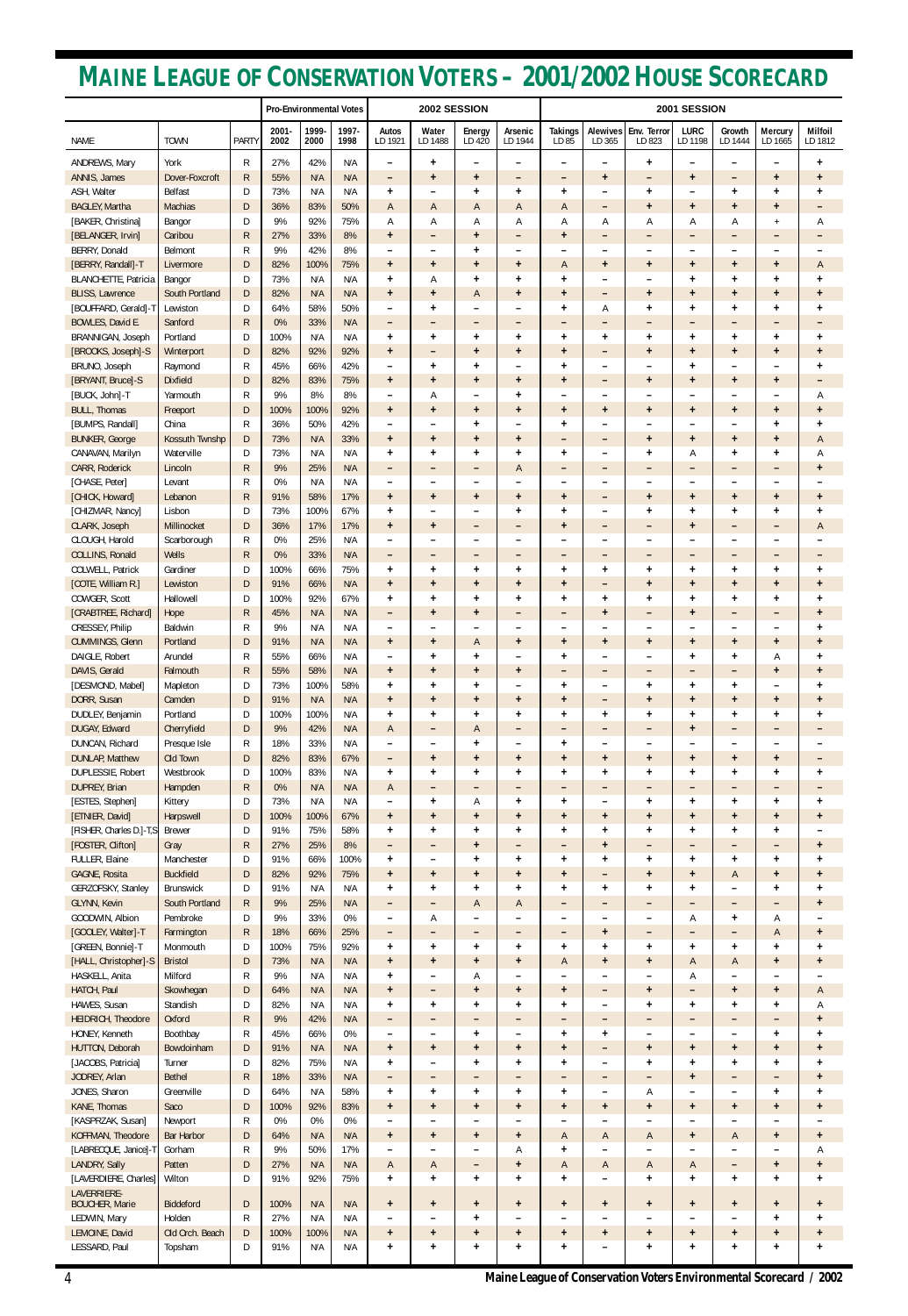|                                                  |                             |                              | <b>Pro-Environmental Votes</b> |               |               | 2002 SESSION                                         |                                |                                               | 2001 SESSION                                  |                          |                                             |                        |                                       |                              |                                       |                        |
|--------------------------------------------------|-----------------------------|------------------------------|--------------------------------|---------------|---------------|------------------------------------------------------|--------------------------------|-----------------------------------------------|-----------------------------------------------|--------------------------|---------------------------------------------|------------------------|---------------------------------------|------------------------------|---------------------------------------|------------------------|
| <b>NAME</b>                                      | <b>TOWN</b>                 | <b>PARTY</b>                 | $2001 -$<br>2002               | 1999-<br>2000 | 1997-<br>1998 | Autos<br>LD 1921                                     | Water<br>LD 1488               | Energy<br>LD 420                              | Arsenic<br>LD 1944                            | <b>Takings</b><br>LD 85  | <b>Alewives</b><br>LD 365                   | Env. Terror<br>LD 823  | <b>LURC</b><br>LD 1198                | Growth<br>LD 1444            | Mercury<br>LD 1665                    | Milfoil<br>LD 1812     |
| [LOVETT, Glenys]                                 | Scarborough                 | R                            | 18%                            | 33%           | 25%           | $\qquad \qquad -$                                    | -                              | Α                                             | $\overline{\phantom{0}}$                      |                          | $\ddot{}$                                   | -                      | Α                                     | $\qquad \qquad -$            | Α                                     | $\ddot{}$              |
| LUNDEEN, Jacqueline                              | Mars Hill                   | D                            | 82%                            | N/A           | N/A           | $\ddot{}$                                            | -                              | $\ddot{}$                                     | $\ddot{}$                                     | $\ddot{}$                | $\overline{\phantom{m}}$                    | $\ddot{}$              | $\ddot{}$                             | $\ddot{}$                    | $+$                                   | $\ddot{}$              |
| [MACDOUGALL, Jay]<br>[MADORE, David]-S           | North Berwick<br>Augusta    | R<br>$\mathsf{R}$            | 0%<br>45%                      | 8%<br>58%     | 8%<br>33%     | $\overline{\phantom{0}}$<br>$\overline{\phantom{m}}$ | $\overline{\phantom{0}}$<br>-  | $\overline{\phantom{0}}$<br>$\ddot{}$         | $\overline{\phantom{0}}$<br>$\qquad \qquad -$ | $\ddot{}$                | $\qquad \qquad \blacksquare$                | $\ddot{}$              | -<br>-                                | ۰<br>-                       | $\overline{\phantom{0}}$<br>$\ddot{}$ | $\pmb{+}$              |
| MAILHOT, Richard                                 | Lewiston                    | D                            | 73%                            | 92%           | 58%           | $\ddot{}$                                            | $\ddot{}$                      | $\ddot{}$                                     | $\ddot{}$                                     | $\ddot{}$                | $\ddot{}$                                   | $\ddot{}$              | Α                                     | $\ddot{}$                    | -                                     |                        |
| MARLEY, Boyd                                     | Portland                    | D                            | 100%                           | N/A           | N/A           | $+$                                                  | $\ddot{}$                      | $\ddot{}$                                     | $\ddot{}$                                     | $+$                      | $\ddot{}$                                   | $\ddot{}$              | $\ddot{}$                             | $\ddot{}$                    | $+$                                   | $\ddot{}$              |
| MARRACHE, Lisa                                   | Waterville<br>Winslow       | D<br>D                       | 36%<br>64%                     | N/A<br>75%    | N/A           | $\ddot{}$                                            | $\ddot{}$                      | Α                                             | Α                                             | Α                        | Α                                           | А                      | $\ddot{}$                             | $\ddot{}$                    | Α                                     | Α                      |
| MATTHEWS, Zachary<br>[MAYO, Arthur]-S            | Bath                        | R                            | 73%                            | 66%           | N/A<br>8%     | $\ddot{}$<br>$\ddot{}$                               | $\ddot{}$<br>$\qquad \qquad -$ | $\ddot{}$<br>$\ddot{}$                        | $\ddot{}$<br>$\qquad \qquad -$                | $\ddot{}$<br>$\ddot{}$   | $\overline{\phantom{m}}$<br>$\ddot{}$       | $\ddot{}$<br>$\ddot{}$ | A<br>$\ddot{}$                        | $\ddot{}$<br>$\qquad \qquad$ | A<br>$+$                              | A<br>$\pmb{+}$         |
| MCDONOUGH, John                                  | Portland                    | D                            | 82%                            | 83%           | N/A           | $\ddot{}$                                            | $\ddot{}$                      | $\ddot{}$                                     | $\ddot{}$                                     | $\ddot{}$                | -                                           | -                      | $\ddot{}$                             | $\ddot{}$                    | $\ddot{}$                             | $\ddot{}$              |
| MCGLOCKLIN, Monica                               | Embden                      | D                            | 73%                            | 75%           | N/A           | $\ddot{}$                                            | ۰                              | $\ddot{}$                                     | $\ddot{}$                                     | $\ddot{}$                | -                                           | -                      | $\ddot{}$                             | $\ddot{}$                    | $\ddot{}$                             | $\ddot{}$              |
| MCGOWAN, Bernard<br>MCKEE, Linda                 | Pittsfield<br>Wayne         | D<br>D                       | 36%<br>82%                     | N/A<br>100%   | N/A<br>100%   | A<br>$\ddot{}$                                       | -<br>$\ddot{}$                 | $\ddot{}$<br>$\ddot{}$                        | A<br>$\ddot{}$                                | $\ddot{}$<br>$\ddot{}$   | -<br>$\qquad \qquad$                        | -<br>Α                 | Α<br>$\ddot{}$                        | $\ddot{}$<br>$\ddot{}$       | A<br>$\ddot{}$                        | $\pmb{+}$<br>$\pmb{+}$ |
| MCKENNEY, Terrence                               | Cumberland Ctr.             | R                            | 27%                            | 25%           | N/A           | $\qquad \qquad -$                                    | $\qquad \qquad -$              | $\qquad \qquad -$                             | $\qquad \qquad -$                             | ۰                        | $\ddot{}$                                   | -                      | -                                     | $\overline{\phantom{0}}$     | $+$                                   | $\ddot{}$              |
| MCLAUGHLIN, Janet                                | Cape Elizabeth              | D                            | 73%                            | N/A           | N/A           | $\ddot{}$                                            | $\ddot{}$                      | Α                                             | $\ddot{}$                                     | Α                        | Α                                           | $\ddot{}$              | $\ddot{}$                             | $\ddot{}$                    | $\ddot{}$                             | ÷                      |
| MCNEIL, Deborah                                  | Rockland                    | $\mathsf{R}$                 | 36%                            | 25%           | N/A           | -                                                    | $\ddot{}$                      | $\ddot{}$                                     | -                                             | A                        | A                                           | А                      | $\ddot{}$                             | A                            | $\qquad \qquad -$                     | $\ddot{}$              |
| [MENDROS, Stavros]<br>[MICHAEL, John]-G          | Lewiston<br>Auburn          | $\mathsf{R}$<br>$\mathsf{l}$ | 9%<br>18%                      | 8%<br>N/A     | N/A<br>N/A    | $\qquad \qquad -$<br>$\overline{\phantom{m}}$        | ۰<br>-                         | $\overline{\phantom{0}}$<br>$\qquad \qquad -$ | -<br>-                                        | $\qquad \qquad -$        | $\overline{\phantom{0}}$                    | А<br>$\ddot{}$         | Α<br>-                                | ۰<br>-                       | $\overline{\phantom{0}}$<br>$+$       | +<br>-                 |
| MICHAUD, Marc                                    | Fort Kent                   | D                            | 82%                            | N/A           | N/A           | $\ddot{}$                                            | $\ddot{}$                      | Α                                             | $\overline{+}$                                | $\ddot{}$                | $\overline{\phantom{0}}$                    | $\ddot{}$              | $\ddot{}$                             | $\ddot{}$                    | $\ddot{}$                             | $\ddot{}$              |
| MITCHELL, Charles                                | Vassalboro                  | D                            | 100%                           | 100%          | N/A           | $\ddot{}$                                            | $\ddot{}$                      | $\ddot{}$                                     | $\ddot{}$                                     | $\ddot{}$                | $\ddot{}$                                   | <sup>+</sup>           | $\ddot{}$                             | $\ddot{}$                    | $\ddot{}$                             | $\ddot{}$              |
| MORRISON, John                                   | Baileyville                 | $\mathsf{R}$                 | 0%                             | N/A           | N/A           | Α                                                    | Α                              | $\qquad \qquad -$                             | $\qquad \qquad -$                             |                          |                                             |                        | ۰                                     | Α                            | $\overline{\phantom{a}}$              |                        |
| [MURPHY, Eleanor]<br>MURPHY, Thomas              | <b>Berwick</b><br>Kennebunk | $\mathsf{R}$<br>R            | 55%<br>18%                     | 25%<br>58%    | N/A<br>8%     | $\overline{\phantom{m}}$<br>$\ddot{}$                | $\ddot{}$<br>۰                 | $\ddot{}$<br>Α                                | -<br>$\overline{\phantom{0}}$                 | A                        | A                                           | -<br>-                 | $\ddot{}$<br>$\overline{\phantom{0}}$ | $\ddot{}$<br>۰               | $+$<br>$\ddot{}$                      | $\ddot{}$              |
| MUSE, Christopher                                | <b>South Portland</b>       | D                            | 64%                            | 58%           | 83%           | $\overline{\phantom{m}}$                             | -                              | A                                             | $\ddot{}$                                     | $\ddot{}$                | $\ddot{}$                                   | $\ddot{}$              | Α                                     | $\ddot{}$                    | $+$                                   | $\ddot{}$              |
| MUSE, Kevin                                      | Fryeburg                    | R                            | 27%                            | N/A           | N/A           | $\qquad \qquad -$                                    | -                              | Α                                             | $\overline{\phantom{0}}$                      |                          | $\ddot{}$                                   | $\ddot{}$              | $\overline{\phantom{0}}$              | $\overline{\phantom{0}}$     | Α                                     | $\ddot{}$              |
| [NASS, Richard]-T                                | Acton                       | $\mathsf{R}$                 | 45%                            | 58%           | 25%           | $\qquad \qquad -$                                    | -                              | $\ddot{}$                                     | $\qquad \qquad -$                             | $\ddot{}$                | $\overline{\phantom{0}}$                    | -                      | $\ddot{}$                             | -                            | $\ddot{}$                             | $\pmb{+}$              |
| NORBERT, William<br>NORTON, Jacqueline           | Portland<br>Bangor          | D<br>D                       | 100%<br>64%                    | 83%<br>N/A    | N/A<br>N/A    | $\ddot{}$<br>$\ddot{}$                               | $\ddot{}$<br>A                 | $\ddot{}$<br>$\ddot{}$                        | $\ddot{}$<br>$\ddot{}$                        | $\ddot{}$<br>Α           | $\ddot{}$<br>A                              | $\ddot{}$<br>$\ddot{}$ | $\ddot{}$<br>$\ddot{}$                | $\ddot{}$<br>$\ddot{}$       | $\ddot{}$<br>$\pm$                    | $\ddot{}$<br>A         |
| NUTTING, Robert                                  | Oakland                     | R                            | 18%                            | 66%           | N/A           | $\qquad \qquad -$                                    | ۰                              | $\ddot{}$                                     | $\overline{\phantom{0}}$                      | $\overline{\phantom{0}}$ |                                             |                        | $\qquad \qquad -$                     | ۰                            | $\overline{\phantom{a}}$              | +                      |
| O'BRIEN, Julie Ann                               | Augusta                     | $\mathsf{R}$                 | 36%                            | 50%           | 25%           | $\qquad \qquad$                                      | $\overline{\phantom{0}}$       | $\ddot{}$                                     | -                                             | A                        | $\ddot{}$                                   | $\ddot{}$              | -                                     | A                            | $\qquad \qquad$                       | $\ddot{}$              |
| O'BRIEN, Lillian                                 | Lewiston                    | D                            | 73%<br>100%                    | 82%           | N/A           | t                                                    | $\ddot{}$                      | ÷                                             | $\ddot{}$                                     | $\ddot{}$                |                                             | ÷                      | Α                                     | ÷                            | ÷                                     | A                      |
| O'NEIL, Christoper<br>PARADIS, Rosaire           | Saco<br>Frenchville         | D<br>D                       | 91%                            | 92%<br>N/A    | 83%<br>N/A    | $\ddot{}$<br>$\ddot{}$                               | $\ddot{}$<br>$\ddot{}$         | $\ddot{}$<br>$\ddot{}$                        | $\ddot{}$<br>$\ddot{}$                        | $\ddot{}$<br>$\ddot{}$   | $\ddot{}$                                   | $\ddot{}$<br>$\ddot{}$ | $\ddot{}$<br>$\ddot{}$                | $\ddot{}$<br>$\ddot{}$       | $\ddot{}$<br>$+$                      | $\ddot{}$<br>$\ddot{}$ |
| PATRICK, John                                    | Rumford                     | D                            | 91%                            | N/A           | N/A           | $\ddot{}$                                            | $\ddot{}$                      | $\ddot{}$                                     | $\ddot{}$                                     | $\ddot{}$                | $\overline{\phantom{m}}$                    | $\ddot{}$              | $\ddot{}$                             | $\ddot{}$                    | $+$                                   | $\pmb{+}$              |
| [PEAVEY, Judith]-T                               | Woolwich                    | R                            | 45%                            | 66%           | 33%           | $\qquad \qquad -$                                    | Α                              | $\ddot{}$                                     | $\overline{\phantom{0}}$                      | -                        | -                                           | $\ddot{}$              | $\ddot{}$                             | Α                            | $\ddot{}$                             | $\ddot{}$              |
| [PERKINS, Royce]-T                               | Penobscot                   | $\mathsf{R}$<br>D            | 36%<br>64%                     | 50%           | 50%           | $\qquad \qquad -$                                    | -                              | $\ddot{}$                                     | -                                             | $\ddot{}$                |                                             | $\ddot{}$              | -                                     | -                            | $+$                                   | A                      |
| PERRY, Joseph<br>PINEAU, Raymond                 | Bangor<br>Jay               | D                            | 82%                            | 42%<br>N/A    | 33%<br>N/A    | $\ddot{}$<br>$+$                                     | Α<br>$\ddot{}$                 | $\ddot{}$<br>$\ddot{}$                        | $\ddot{}$<br>$\overline{A}$                   | ÷<br>$\ddot{}$           | $\overline{\phantom{0}}$<br>-               | $\ddot{}$<br>$\ddot{}$ | Α<br>$\ddot{}$                        | $\ddot{}$<br>$\ddot{}$       | $+$<br>$+$                            | Α<br>$\ddot{}$         |
| [PINKHAM, William]-T,S                           | Lamoine                     | R                            | 0%                             | 0%            | 0%            | -                                                    |                                |                                               |                                               |                          |                                             |                        | -                                     | ۰                            | ۰                                     |                        |
| [POVICH, Edward]-T                               | Ellsworth                   | D                            | 73%                            | 66%           | 67%           | $\ddot{}$                                            | $\ddot{}$                      | $\ddot{}$                                     | $\ddot{}$                                     | $\ddot{}$                | -                                           | $\ddot{}$              | $\ddot{}$                             | -                            | A                                     | $\ddot{}$              |
| [QUINT, Michael]<br>[RICHARD, Shirley]           | Portland<br>Madison         | D<br>D                       | 55%<br>91%                     | 92%<br>75%    | 100%<br>42%   | $\ddot{}$<br>$\ddot{}$                               | $\ddot{}$<br>$\ddot{}$         | $\ddot{}$<br>$\ddot{}$                        | $\ddot{}$<br>$\ddot{}$                        | Α<br>$\ddot{}$           | Α                                           | $\ddot{}$<br>$\ddot{}$ | Α<br>$\ddot{}$                        | $\ddot{}$<br>$\ddot{}$       | Α<br>$\ddot{}$                        | Α<br>$\pmb{+}$         |
| RICHARDSON, John                                 | <b>Brunswick</b>            | D                            | 73%                            | 100%          | N/A           | $\ddot{}$                                            | $\ddot{}$                      | $\ddot{}$                                     | $\ddot{}$                                     | $\ddot{}$                | $\overline{\phantom{0}}$                    | +                      | Α                                     | $\ddot{}$                    | $\ddot{}$                             | Α                      |
| RINES, Peter                                     | Wiscasset                   | D                            | 91%                            | N/A           | N/A           | $\mathsf{A}$                                         | $\ddot{}$                      | $\ddot{}$                                     | $\ddot{}$                                     | $+$                      | $\ddot{}$                                   | $\ddot{}$              | $\ddot{}$                             | $+$                          | $+$                                   | $\ddot{}$              |
| ROSEN, Richard                                   | Bucksport                   | R                            | 27%                            | 42%           | N/A           | $\overline{\phantom{a}}$                             | $\ddot{}$                      | $\ddot{}$                                     | $\qquad \qquad -$                             |                          | $\overline{\phantom{0}}$                    | -                      | $\qquad \qquad -$                     | $\overline{\phantom{0}}$     | $\overline{\phantom{a}}$              | +                      |
| [SAVAGE, William]<br>[SAXL, Michael]-T           | <b>Buxton</b><br>Portland   | D<br>D                       | 100%<br>73%                    | 92%<br>100%   | N/A<br>75%    | $\ddot{}$<br>$\ddot{}$                               | $\ddot{}$<br>$\ddot{}$         | $\ddot{}$<br>$\ddot{}$                        | $\ddot{}$<br>Α                                | $\ddot{}$<br>$\ddot{}$   | $\ddot{}$<br>Α                              | $\ddot{}$<br>$\ddot{}$ | $\ddot{}$<br>$\ddot{}$                | $\ddot{}$<br>$\ddot{}$       | $+$<br>$+$                            | $\ddot{}$<br>Α         |
| [SCHNEIDER, William]                             | Durham                      | $\mathsf{R}$                 | 18%                            | 33%           | N/A           | $\qquad \qquad -$                                    | $\ddot{}$                      | $\ddot{}$                                     | -                                             | -                        |                                             | -                      | -                                     | -                            | -                                     |                        |
| SHERMAN, Roger                                   | Hodgdon                     | R                            | 9%                             | 17%           | N/A           | $\ddot{}$                                            | ۰                              | $\overline{\phantom{0}}$                      | -                                             | $\overline{\phantom{0}}$ | -                                           | -                      | $\overline{\phantom{0}}$              | $\overline{\phantom{0}}$     | $\overline{\phantom{0}}$              |                        |
| SHIELDS, Thomas                                  | Auburn                      | $\mathsf{R}$                 | 9%                             | 33%           | N/A           | $\overline{\phantom{m}}$                             | -                              | $\qquad \qquad -$                             | -                                             | $\qquad \qquad -$        | -                                           | -                      | -                                     | -                            | $\overline{\phantom{a}}$              | $\pmb{+}$              |
| SIMPSON, Deborah<br>SKOGLUND, James              | Auburn<br>St. George        | D<br>D                       | 91%<br>55%                     | N/A<br>75%    | N/A<br>83%    | $\ddot{}$<br>$\ddot{}$                               | ÷<br>$\qquad \qquad -$         | $\ddot{}$<br>$\ddot{}$                        | $\ddot{}$<br>$\ddot{}$                        | $\ddot{}$<br>A           | $\qquad \qquad$<br>$\overline{\phantom{0}}$ | $\ddot{}$<br>$\ddot{}$ | $\ddot{}$<br>A                        | $\ddot{}$<br>A               | $\ddot{}$<br>$+$                      | $\pmb{+}$<br>$\ddot{}$ |
| SMITH, William                                   | Van Buren                   | D                            | 64%                            | N/A           | N/A           | $\ddot{}$                                            | Α                              | $\qquad \qquad -$                             | $\ddot{}$                                     | $\ddot{}$                | $\overline{\phantom{0}}$                    | $\ddot{}$              | $\ddot{}$                             | Α                            | $\ddot{}$                             | ÷                      |
| SNOWE-MELLO, Lois                                | Poland                      | R                            | 9%                             | 25%           | 17%           | $\qquad \qquad -$                                    | -                              | $\qquad \qquad -$                             | -                                             | $\qquad \qquad -$        | $\overline{\phantom{0}}$                    | -                      | -                                     | -                            | $\qquad \qquad -$                     | $\ddot{}$              |
| [STANLEY, Stephen]-S                             | Medway                      | D                            | 27%                            | 33%           | 33%           | $\qquad \qquad -$                                    | $\ddot{}$                      | $\overline{\phantom{0}}$                      | -                                             |                          |                                             | Α                      | -                                     | ۰                            | $+$                                   | ÷                      |
| [STEDMAN, Vaughn]-T<br>SULLIVAN, Nancy           | Hartland<br>Biddeford       | $\mathsf{R}$<br>D            | 0%<br>100%                     | 8%<br>92%     | 0%<br>N/A     | $\overline{\phantom{m}}$<br>$\ddot{}$                | -<br>$\ddot{}$                 | $\qquad \qquad -$<br>$\ddot{}$                | $\qquad \qquad -$<br>$\ddot{}$                | A<br>$\ddot{}$           | A<br>$\ddot{}$                              | Α<br>$\ddot{}$         | -<br>$\ddot{}$                        | A<br>$\ddot{}$               | A<br>$\ddot{}$                        | -<br>$\pmb{+}$         |
| TARAZEWICH, Frank                                | Waterboro                   | D                            | 82%                            | N/A           | N/A           | $\ddot{}$                                            | $+$                            | $\ddot{}$                                     | $\ddot{}$                                     | $+$                      |                                             | $\ddot{}$              | -                                     | $\ddot{}$                    | $+$                                   | $\ddot{}$              |
| [TESSIER, Paul]                                  | Fairfield                   | D                            | 55%                            | 75%           | 50%           | $\ddot{}$                                            | $\ddot{}$                      | $\ddot{}$                                     | $\qquad \qquad$                               | $\ddot{}$                |                                             | Α                      | Α                                     | $\ddot{}$                    | $+$                                   | Α                      |
| THOMAS, Jonathan                                 | Orono                       | D                            | 100%<br>36%                    | N/A           | N/A           | $\ddot{}$                                            | $+$                            | $\ddot{}$                                     | $\ddot{}$                                     | $+$                      | $\ddot{}$                                   | $\ddot{}$              | $\ddot{}$                             | $\ddot{}$                    | $+$                                   | $\ddot{}$              |
| TOBIN, David<br>TOBIN, James                     | Windham<br><b>Dexter</b>    | R<br>$\mathsf{R}$            | 27%                            | 66%<br>17%    | N/A<br>8%     | $\overline{\phantom{0}}$<br>$\mathsf{A}$             | ÷<br>$\ddot{}$                 | $\ddot{}$<br>$\overline{\phantom{a}}$         | -<br>$\qquad \qquad -$                        | -                        | $\ddot{}$                                   | -                      | $\ddot{}$<br>-                        | ۰<br>-                       | ۰<br>$+$                              | +<br>-                 |
| TRACY, Richard                                   | Rome                        | D                            | 27%                            | 66%           | N/A           | $\ddot{}$                                            | Α                              | $\overline{\phantom{0}}$                      | -                                             | -                        |                                             | -                      | -                                     | $\overline{\phantom{0}}$     | $\ddot{}$                             | $\ddot{}$              |
| TRAHAN, David                                    | Waldoboro                   | $\mathsf{R}$                 | 27%                            | 33%           | N/A           | $\ddot{}$                                            | -                              | -                                             | -                                             | -                        |                                             | -                      | -                                     | -                            | $\ddot{}$                             | $\ddot{}$              |
| TREADWELL, Russell                               | Carmel                      | R                            | 9%                             | 8%            | 0%            |                                                      |                                |                                               |                                               |                          | ÷                                           | -                      | -                                     |                              |                                       |                        |
| [TUTTLE, John]-T<br>TWOMEY, Joanne               | Sanford<br>Biddeford        | $\mathsf{D}$<br>D            | 45%<br>100%                    | 50%<br>100%   | 58%<br>N/A    | $\ddot{}$<br>$\ddot{}$                               | A<br>$\ddot{}$                 | -<br>$\ddot{}$                                | $\ddot{}$<br>$\ddot{}$                        | -<br>$+$                 | -<br>$\ddot{}$                              | -<br>$\ddot{}$         | $\ddot{}$<br>$\ddot{}$                | $\ddot{}$<br>$\ddot{}$       | Α<br>$\ddot{}$                        | $\ddot{}$<br>$\ddot{}$ |
| <b>USHER, Ronald</b>                             | Westbrook                   | D                            | 73%                            | 58%           | 25%           | $\overline{\phantom{a}}$                             | $\ddot{}$                      | $\ddot{}$                                     | -                                             | $\ddot{}$                | $\ddot{}$                                   | $\ddot{}$              | $\ddot{}$                             | $\ddot{}$                    | $+$                                   |                        |
| [VOLENIK, Paul]-T                                | Brooklin                    | D                            | 91%                            | 83%           | 100%          | $\ddot{}$                                            | $\ddot{}$                      | $\ddot{}$                                     | $\ddot{}$                                     | $\ddot{}$                | $\overline{\phantom{a}}$                    | $\ddot{}$              | $\ddot{}$                             | $\ddot{}$                    | $\ddot{}$                             | $\ddot{}$              |
| [WATERHOUSE, G. Paul]-T<br>[WATSON, Elizabeth]-T | <b>Bridgton</b>             | ${\sf R}$<br>D               | 9%<br>73%                      | 33%<br>92%    | 0%<br>92%     | $\qquad \qquad =$<br>$+$                             | -                              | -<br>$\ddot{}$                                | $\overline{\phantom{a}}$<br>$\ddot{}$         | -                        | -                                           | -                      | -                                     | -                            | -                                     | $\ddot{}$              |
| [WESTON, Carol]-S                                | Farmingdale<br>Montville    | ${\sf R}$                    | 18%                            | 42%           | N/A           | -                                                    | $\ddot{}$<br>-                 | $\ddot{}$                                     | -                                             | $\ddot{}$<br>-           | $\overline{\phantom{m}}$<br>-               | $\ddot{}$<br>-         | Α<br>-                                | $\ddot{}$<br>-               | $\ddot{}$<br>-                        | Α<br>$\ddot{}$         |
| [WHEELER, Edgar]-T                               | Bridgewater                 | ${\sf R}$                    | 0%                             | 0%            | 0%            | $\qquad \qquad -$                                    | $\qquad \qquad -$              | $\qquad \qquad$                               | $\qquad \qquad -$                             | -                        | -                                           | -                      | $\qquad \qquad -$                     | $\qquad \qquad$              | $\qquad \qquad$                       |                        |
| [WHEELER, Gary]                                  | Eliot                       | $\mathsf{D}$                 | 27%                            | 50%           | 33%           | -                                                    | $\ddot{}$                      | $\ddot{}$                                     | -                                             | $+$                      |                                             | -                      | -                                     | -                            | -                                     |                        |
| [WINSOR, Tom]-T<br>YOUNG, Florence               | Norway<br>Limestone         | ${\sf R}$<br>R               | 18%<br>18%                     | 17%           | 0%            | $\qquad \qquad =$                                    | -                              | $\ddot{}$                                     | -                                             | $\qquad \qquad -$        | $\qquad \qquad -$                           | -                      | ۰                                     | -                            | -                                     | $\ddot{}$              |
|                                                  |                             |                              |                                | N/A           | N/A           | -                                                    | -                              | $\ddot{}$                                     | -                                             | -                        | -                                           | -                      | -                                     | -                            | $\qquad \qquad -$                     | $\ddot{}$              |

# **MAINE LEAGUE OF CONSERVATION VOTERS – 2001/2002 HOUSE SCORECARD**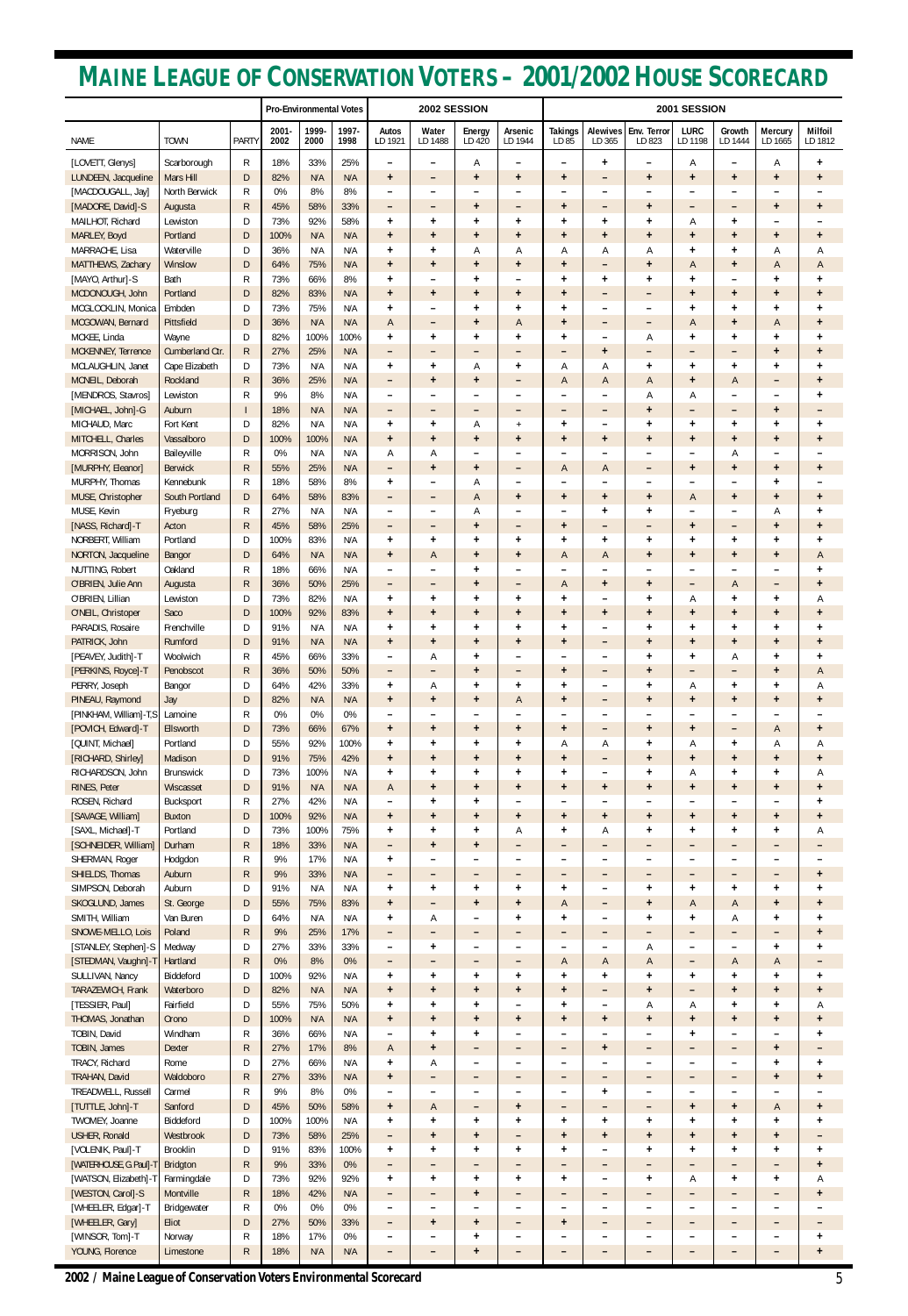## **Idea Developed**

A legislator decides to sponsor a bill, sometimes at the suggestion of a constituent, interest group, public official or the Governor. The legislator may ask other legislators in either chamber to join as co-sponsors.



## **Bill Drafted**

At the legislator's direction, the Revisor's Office, Office of Policy and Legal Analysis, and Office of Fiscal and Program Review staff provides research and drafting assistance and prepare the bill in proper technical form.



## **Bill Introduction**

The legislator gives the bill to the Clerk of the House or Secretary of the Senate. The bill is numbered, a suggested committee recommendation is made and the bill is printed. The bill is placed on the respective body's calendar.



## **Committee Reference**

The bill is referred to one of the Joint Standing or Joint Select committees in the originating branch and then sent to the other body for concurrence.

#### **Committee Action**

When scheduled by the chairs, the committee conducts a public hearing where it accepts testimony supporting and opposing the proposed legislation from any interested party. Notices of public hearings are printed in newspapers with statewide distribution.

#### **General Order**





#### **Second Reading**

The next legislative day the bill is given its second reading and floor amendments may be offered. When one chamber has passed the bill to be engrossed, it is sent to the other body for its consideration. The House has a consent calendar for unanimous Ought to Pass or Ought to Pass as amended bills which takes the place of First and Second readings.

#### **Second Chamber**

The bill goes through a similar process. If the second chamber amends the bill, it is returned to the first chamber for a vote on the changes. It may then be sent to a conference committee to work out a compromise agreeable to both chambers. A bill receives final legislative approval when it passes both chambers in identical form.

#### **Governor**

After final passage (enactment) the bill is sent to the Governor. The Governor has ten days in which to sign or veto the bill. If the Governor does not sign the bill and the Legislature is still in session, the bill after ten days becomes law as if the Governor signed it. If the Legislature has adjourned for the year the bill does not become law. This is called a "pocket veto." If the Legislature comes back into special session, the Governor on the 4th day must deliver a veto message to the chamber of origin or the bill becomes law.

## **Law**

A bill becomes law 90 days after the end of the legislative session in which it was passed. A bill can become law immediately if the Legislature, by a 2/3 vote of each chamber, declares that an emergency exists. An emergency law takes effect on the date the Governor signs it unless otherwise specified in its text. If a bill is vetoed, it will become law if the Legislature overrides the veto by a 2/3 vote of those members present and voting of both chambers.





**Millicent M. MacFarland**, Clerk of the House



Reprinted with the permission of the Clerk of the House and Secretary of the Senate.

#### **KEY TO SCORECARDS** (found on pages 4 & 5 and above)

- **+** Pro-environmental vote
- **–** Anti-environmental vote
- **A** Absent
- **E** Excused from voting
- **T** Legislator term limited
- **[ ]** Legislator not running for re-election
- **N/A** Was not legislator during session
- **G** Running for Governor
- **C** Running for US Congress
- **H** Running for Maine House

**Rating:** The rating is the percentage of pro-environmental votes cast by each legislator out of the bills tracked.

**Absences:** Unexcused absences are counted as anti-environmental votes. Excused absences and vacancies are not figured into a legislator's ratings.

|                          |              |              |               | <b>Pro-Environmental Votes</b> |               | 2002 SESSION                      |                          |                              |                                       |                                       |                           |                                    |  |
|--------------------------|--------------|--------------|---------------|--------------------------------|---------------|-----------------------------------|--------------------------|------------------------------|---------------------------------------|---------------------------------------|---------------------------|------------------------------------|--|
| NAME                     | COUNTY       | <b>PARTY</b> | 2001-<br>2002 | 1999-<br>2000                  | 1997-<br>1998 | Auto<br><b>Mercury</b><br>LD 1921 | Ironite<br>LD 1944       | <b>Alewives</b><br>LD 365    | Envirn.<br><b>Terrorism</b><br>LD 823 | <b>LURC</b><br>Subdivision<br>LD 1198 | <b>Milfoil</b><br>LD 1812 | Wight<br>Nomination<br><b>RC11</b> |  |
| <b>BENNETT, Richard</b>  | Oxford       | R            | 71%           | 75%                            | 30%           | ٠                                 | ٠                        | $\overline{\phantom{m}}$     | ٠                                     | $\overline{\phantom{0}}$              | ÷                         | ٠                                  |  |
| <b>BRENNAN, Michael</b>  | Cumberland   | D            | 100%          | 100%                           | 83%           | ٠                                 | ٠                        | N/A                          | N/A                                   | N/A                                   | N/A                       | N/A                                |  |
| BROMLEY, Lynn            | Cumberland   | D            | 86%           | N/A                            | N/A           | ٠                                 | ٠                        | $\ddot{}$                    | ٠                                     | Α                                     | ٠                         | ٠                                  |  |
| CARPENTER, David         | York         | $\mathsf{R}$ | 43%           | N/A                            | N/A           | -                                 | -                        | ٠                            | ٠                                     | -                                     | -                         | ٠                                  |  |
| CATHCART, Mary R.        | Penobscot    | D            | 86%           | 88%                            | 80%           | ٠                                 | ٠                        | $\qquad \qquad \blacksquare$ | ٠                                     | ٠                                     | ٠                         | ٠                                  |  |
| DAGGETT, Beverly C.      | Kennebec     | D            | 86%           | 75%                            | 90%           | ٠                                 | -                        | $\ddot{}$                    | ٠                                     | ÷                                     | $\ddot{}$                 | ٠                                  |  |
| DAVIS, Paul              | Piscataquis  | R            | 29%           | 25%                            | N/A           |                                   | -                        |                              | $\overline{\phantom{0}}$              | —                                     | ٠                         | ٠                                  |  |
| DOUGLASS, Neria          | Androscoggin | D            | 100%          | 75%                            | N/A           | ٠                                 | ٠                        | ٠                            | ٠                                     | ٠                                     | ٠                         | ٠                                  |  |
| EDMONDS, Betheda         | Cumberland   | D            | 100%          | N/A                            | N/A           | ٠                                 | ٠                        | ٠                            | ٠                                     | ٠                                     | ٠                         | ٠                                  |  |
| [FERGUSON, Norman]-T     | Oxford       | $\mathsf{R}$ | 29%           | 50%                            | 40%           | -                                 | A                        | ٠                            | -                                     | -                                     | -                         | ٠                                  |  |
| GAGNON, Kenneth          | Kennebec     | D            | 100%          | 83%                            | 92%           | ٠                                 | ٠                        | ÷                            | ٠                                     | ٠                                     | ٠                         | ٠                                  |  |
| [GOLDTHWAIT, Jill]-T     | Hancock      |              | 86%           | 63%                            | 60%           |                                   | ٠                        | ٠                            | ٠                                     | ÷                                     | $\ddot{}$                 | ٠                                  |  |
| [KILKELLY, Marge L.]     | Lincoln      | D            | 29%           | 88%                            | 50%           | -                                 | ٠                        | $\overline{\phantom{0}}$     | ۰                                     | ٠                                     | $\overline{\phantom{0}}$  | Α                                  |  |
| <b>KNEELAND, Richard</b> | Aroostook    | $\mathsf{R}$ | 71%           | 42%                            | 0%            | ٠                                 | $\overline{\phantom{m}}$ | ٠                            | ٠                                     | ٠                                     | $\ddot{}$                 | $\qquad \qquad$                    |  |
| LAFOUNTAIN, Lloyd        | York         | D            | 100%          | 71%                            | 90%           | ٠                                 | ٠                        | ٠                            | ٠                                     | ٠                                     | ٠                         | ٠                                  |  |
| LEMONT, Kenneth          | York         | R.           | 43%           | 33%                            | 17%           | -                                 | -                        | ٠                            | ٠                                     | ٠                                     | -                         | -                                  |  |
| [LONGLEY, Susan]-T       | Waldo        | D            | 71%           | 63%                            | 90%           | ٠                                 | ٠                        |                              | ٠                                     | Α                                     | ٠                         | ٠                                  |  |
| MARTIN, John             | Aroostook    | D            | 83%           | 92%                            | N/A           | ٠                                 | $\qquad \qquad -$        | $\mathsf E$                  | ٠                                     | ٠                                     | ٠                         | ٠                                  |  |
| [MCALEVEY, Michael]      | York         | R            | 43%           | 33%                            | 0%            | -                                 | —                        | -                            | ٠                                     | -                                     | ÷                         | ٠                                  |  |
| [MICHAUD, Michael]-T,C   | Penobscot    | D            | 43%           | 63%                            | 50%           | ٠                                 | -                        | $\qquad \qquad -$            | $\ddot{}$                             | -                                     | $\ddot{}$                 | $\qquad \qquad$                    |  |
| [MILLS, Peter]-H         | Somerset     | R            | 43%           | 63%                            | 50%           | -                                 | -                        | ٠                            | ٠                                     | —                                     | ٠                         |                                    |  |
| MITCHELL, Betty Lou      | Penobscot    | R            | 14%           | 13%                            | 0%            | -                                 | -                        | $\qquad \qquad$              | $\overline{A}$                        | -                                     | $\ddot{}$                 |                                    |  |
| NUTTING, John            | Androscoggin | D            | 71%           | 63%                            | 80%           | ٠                                 | ٠                        |                              |                                       | ٠                                     | ٠                         | ٠                                  |  |
| O'GARA, William          | Cumberland   | D            | 57%           | 63%                            | 60%           | -                                 | $\overline{\phantom{m}}$ | ٠                            | $\qquad \qquad -$                     | ٠                                     | ٠                         | ٠                                  |  |
| PENDLETON, Peggy         | Cumberland   | D            | 33%           | 88%                            | 70%           | -                                 | —                        | Е                            | ٠                                     | Α                                     | ٠                         | Α                                  |  |
| [RAND, Anne]-T           | Cumberland   | D            | 100%          | 100%                           | 100%          | ٠                                 | ٠                        | ٠                            | ٠                                     | ٠                                     | ٠                         | ٠                                  |  |
| ROTONDO, Margaret        | Androscoggin | D            | 100%          | N/A                            | N/A           | ٠                                 | ٠                        | $\ddot{}$                    | ٠                                     | ٠                                     | ÷                         | ٠                                  |  |
| SAVAGE, Christine        | Knox         | $\mathsf{R}$ | 29%           | 58%                            | 33%           | -                                 | -                        | ٠                            |                                       |                                       | ٠                         |                                    |  |
| SAWYER, W. Tom           | Penobscot    | R            | 43%           | N/A                            | N/A           | ٠                                 | —                        |                              |                                       |                                       | ٠                         | ٠                                  |  |
| <b>SHOREY, Kevin</b>     | Washington   | R.           | 29%           | 17%                            | N/A           |                                   |                          |                              |                                       |                                       | ÷                         | ٠                                  |  |
| [SMALL, Mary]-T          | Sagadahoc    | R            | 43%           | 66%                            | 10%           |                                   |                          | ٠                            |                                       | -                                     | ٠                         | ٠                                  |  |
| TREAT, Sharon            | Kennebec     | $\mathsf D$  | 100%          | 100%                           | 100%          | $\ddot{}$                         | $\ddot{}$                | ٠                            | ٠                                     | ٠                                     | $\ddot{}$                 |                                    |  |
| TURNER, Karl             | Cumberland   | ${\sf R}$    | 57%           | N/A                            | N/A           | ٠                                 |                          | ٠                            |                                       | -                                     | ٠                         | ÷                                  |  |
| WOODCOCK, Chandler       | Franklin     | $\mathsf{R}$ | 43%           | N/A                            | N/A           | ٠                                 |                          |                              | -                                     | -                                     | ٠                         | ٠                                  |  |
| YOUNGBLOOD, Edward       | Penobscot    | $\mathsf{R}$ | 43%           | N/A                            | N/A           | ٠                                 | -                        |                              | -                                     | -                                     | ٠                         | ٠                                  |  |

**Maine's Path of Legislation** | Millicent M. MacFarland, Clerk of the Hourd **Senate** 

# **MAINE LEAGUE OF CONSERVATION VOTERS – 2002 SENATE SCORECARD**

(See key below for explanation of symbols.)

- **D** Democrat
- **R** Republican
- **I** Independent

6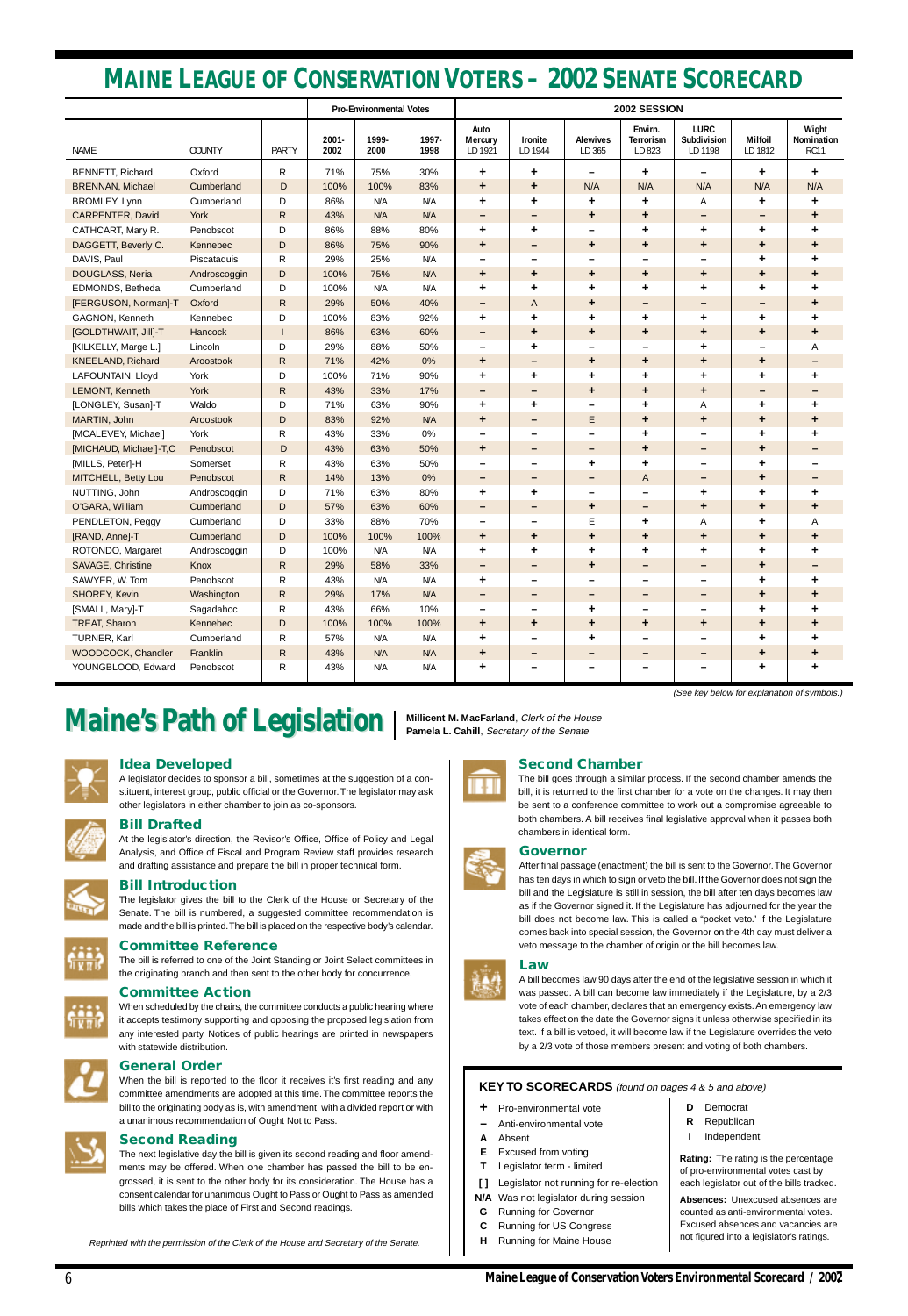*A scorecard is an incomplete measure of a legislator's record. It can't measure when a vote is particularly difficult to cast, or when a legislator went the extra mile on an issue. That's why we've chosen to highlight certain actions — to look beyond the scorecard.*

! Several recent developments are noteworthy. **Senator Joel Abromson** (R-Portland) passed away in January 2002; **Senator Michael Brennan** (D-Portland) was chosen for the seat in a special election March 5. **Nancy Chizmar** (D-Lisbon), a four-term representative who was preparing a run for the State Senate, passed away unexpectedly in May. **Rep. William Cote** (D-Lewiston) resigned from the Maine House of Representatives following his defeat in the June primary. **Rep. John McDonough** (Portland) served two terms in the Maine House as a Democrat. Following his defeat in the June primary, he was nominated to run for the same seat as a Republican.

Maine's natural resources are losing several key allies to term limits and retirements. **Rep. Randall Berry** (D-Livermore) served a term on the Natural Resources committee before moving on to the Appropriations Committee. He has spoken eloquently and from personal experience about the impact of environmental improvements on the Androscoggin River.

**Rep. David Etnier** (D-Harpswell) has been a strong voice for conservation, particularly of marine resources. He led the committee on Marine Resources through several important public policy issues, including significant changes to preserve Maine's lobster industry.

**Reps. Bonnie Green** (D-Monmouth) and **Elizabeth Watson** (D-Farmingdale) each appeared on the Honor Roll in three of their four terms. **Rep. Charles LaVerdiere** (D-Wilton) made the Honor Roll in two of his three terms.

**. Other legislators have been equally consistent. In three terms, retiring Rep. Susan Kasprzak** (R-Newport) has received three ratings of 0% on the Environmental Scorecard. Other retiring legislators who have consistently appeared on the Dishonor Roll are **Reps. Buck** (R-Yarmouth), **MacDougall** (R-North Berwick), **Mendros** (R-Lewiston), **Stedman** (R-Hartland), **and Wheeler** (R-Bridgewater.)

**EXECUTE:** By contrast, a few legislators have grown in their support of Maine's natural resources. **Rep. Howard Chick** (R-Lebanon), who received a League score of 20% in his first term, made the Honor Roll this year with a score of 91%, the highest for a Republican member of the House. Another member appearing on the Honor Roll for the first time is **Rep. Charles Fisher** (D-Brewer), whose score of 91% is a long way from his first term score of 30%. **Rep. Arthur Mayo's** (R-Bath) score of 73% is a big improvement over his first term score of just 8%. **Sen. Richard Kneeland** (R-Aroostook) scored 71%, an improvement over earlier scores of 0-10%. He and **Senate President Richard Bennett** (R-Oxford) share the honor of holding the highest score for Republican members of the Senate.

! Two terms may have been enough for **Rep. William Savage** (D-Buxton), but we're sorry to see him go. He made the Honor Roll twice and provided able leadership to the Utilities Committee, sponsoring important legislation to reinvigorate the state's energy conservation program.

**EXECUTE:** Other legislators whose scores don't tell the whole story include **Rep. Kenneth Honey** (R-Boothbay), who scored only 45% but showed leadership in sponsoring the bill to restore the native alewife population to the St. Croix river. **Sen. W. Thomas Sawyer** (R-Penobscot) scored only 43% but was a leader on bills to reduce mercury pollution and manage water withdrawals from Maine's rivers and streams.

! Few elected officials can claim a record like Senator Anne Rand's. Since being elected to the Maine Senate in 1994, **Senator Rand** (D-Portland) has consistently voted pro-environment, and has received four consecutive League scores of 100%.

**Rep. Richard Crabtree** (R-Hope) helped on the difficult issue of water withdrawal by doing what a legislator is supposed to do. He listened carefully with an open mind, asked good questions and ensured that the committee process resulted in a good policy. The bill would not have passed without the leadership of the committee chairs, **Sen. John Martin** (D-Aroostook) and **Rep. Scott Cowger** (D-Hallowell), assisted by **Rep. Theodore Koffman** (D-Bar Harbor).

Linda Rogers McKee, Chair: 82% Raymond G. Pineau: 82% Paul Volenik: 91% Walter R. Gooley: 18% Susan M. Hawes: 82% Clifton E. Foster: 27% Sally Landry: 27% Roderick W. Carr: 9% Jacqueline A. Lundeen: 82% Arlan R. Jodrey: 18%

William R. Savage, Chair: 100% Peter L. Rines: 91% Monica McGlocklin: 73% Donald P. Berry, Sr.: 9% Albion D. Goodwin: 9% Richard H. Duncan: 18% Lawrence Bliss: 82% Royce W. Perkins: 36% Christopher G. L. Hall: 73% Richard A. Crabtree: 45%

David G. Lemoine, Chair: 100% Walter E. Ash, Jr.: 73% Paul Volenik: 91% William D. Pinkham: 0% Ronald E. Usher: 73% Deborah K. McNeil: 36% Thomas D. Bull: 100% Howard A. Chick: 91% Nancy B. Sullivan: 100% Kevin M. Muse: 27%

Joanne T. Twomey: 100% Richard A. Crabtree: 45%

! Moving in the opposite direction is retiring **Sen. Marge Kilkelly** (D-Lincoln) who dropped from a place on the Honor Roll to a score of just 29%, the lowest for any Senate Democrat.

! In spite of her low score, **Sen. Kilkelly** (D-Lincoln) sponsored an important bill this session. Enacted into law, the bill closed a loophole that allowed significant development in the Unorganized Territories.

# **NOTEWORTHY — NOTEWORTHY — SCORECARD — SCORECARD —**

# **Facts and Figures**

✱ **Average Legislator score:** 55%

- ✱ **Average Senate score:** 63%
- ✱ **Average House score:** 54%

#### **Leadership**

- Senate President Richard Bennett: 71%
- Senate President Pro-Tempore Michael Michaud: 43%
- Senate Democratic Leader Beverly Daggett: 86%
- Assistant Democratic Leader Sharon Treat: 100%
- Senate Republican Leader Mary Small: 43%
- Assistant Republican Leader Paul Davis: 29%
- Speaker of the House Michael Saxl: 73%
- Majority Leader Patrick Colwell: 100%
- Assistant Majority Leader William Norbert: 100%
- Minority Leader Joseph Bruno: 45%
- Assistant Minority Leader William Schneider: 18%

#### **Key Committees**

# ✱ **Agriculture, Conservation & Forestry**

**Senators**

Richard Kneeland, Chair: 71% Marge L. Kilkelly: 29% John M. Nutting, Chair: 71%

#### **Representatives**

#### ✱ **Utilities & Energy**

#### **Senators**

Norman K. Ferguson, Jr., Chair: 29% Sharon Treat: 100% David L. Carpenter: 43%

#### **Representatives**

#### ✱ **Inland Fisheries & Wildlife**

#### **Senators**

David L. Carpenter, Chair: 43% Marge L. Kilkelly: 29% Chandler E. Woodcock: 43%

#### **Representatives**

Matthew Dunlap, Chair: 82% Monica McGlocklin: 73% Richard H. C. Tracy: 27% Royce W. Perkins: 36% Joseph E. Clark: 36% Howard A. Chick: 91% Ronald E. Usher: 73% Kenneth Honey: 45% Bruce S. Bryant: 82% A. David Trahan 27%

#### ✱ **Natural Resources**

**Senators**

John L. Martin, Chair: 83% W. Tom Sawyer, Jr.: 43% Kevin L. Shorey: 29% **Representatives**



Scott W. Cowger, Chair: 100% Theodore Koffman: 64% Joseph E. Clark: 36% Robert A. Daigle: 55% Robert W. Duplessie: 100% David L. Tobin: 36% Christina L. Baker: 9% James D. Annis: 55%

#### ✱ **Marine Resources**

#### **Senators**

Kenneth F. Lemont, Chair: 43% Peggy A. Pendleton: 33% Betheda G. Edmonds: 100%

#### **Representatives**